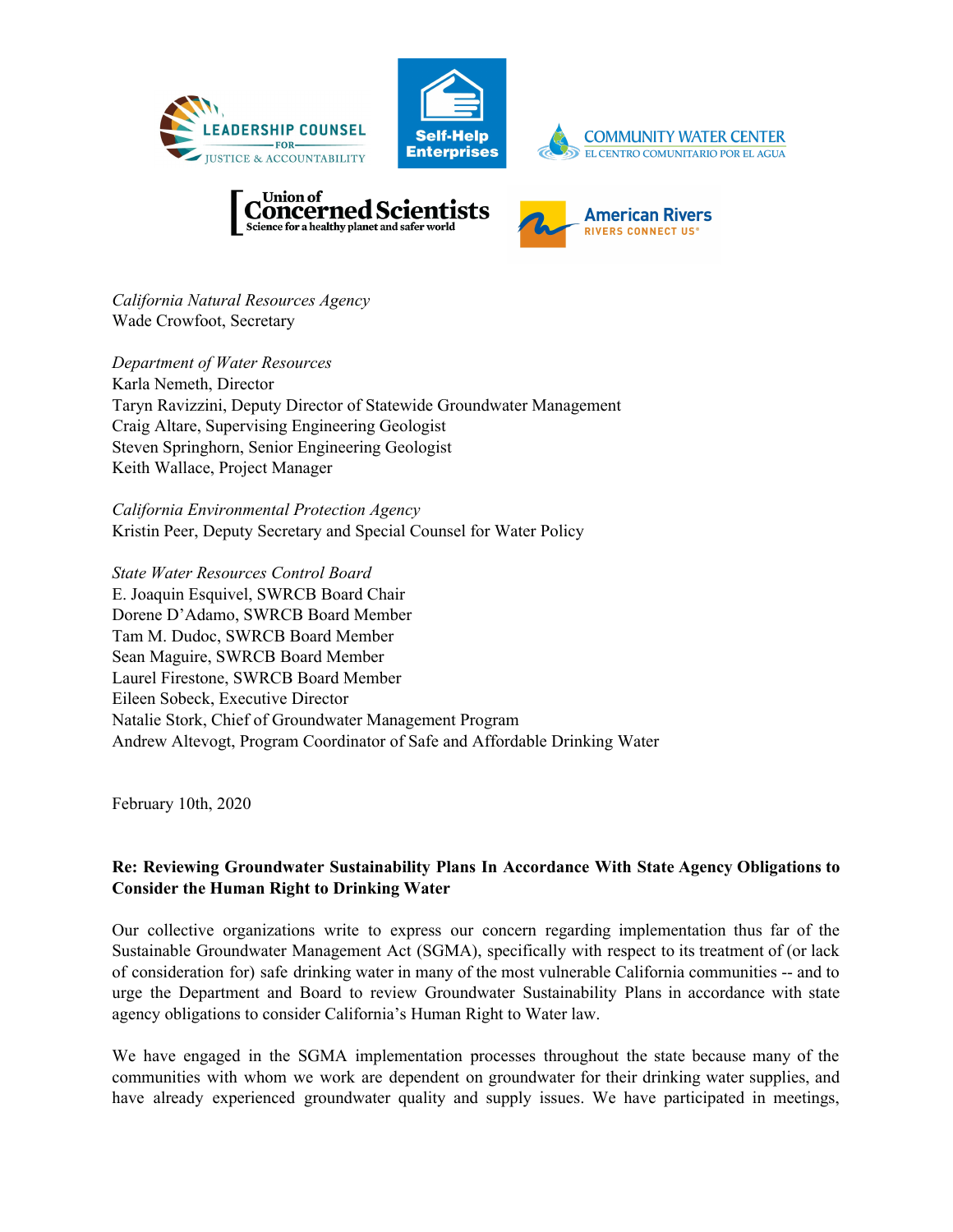commented on dozens of groundwater plans, and supported engagement of residents from several communities in the development of Groundwater Sustainability Plans (GSPs). But despite our engagement and the engagement of disadvantaged community residents, most GSPs do not adequately address threats to drinking water quality or reliability for disadvantaged communities.

Historically, many of the communities most impacted by depleted and tainted groundwater sources have been excluded from the decision-making tables that determined where water would flow and what infrastructure would be laid. But California took historic steps forward with the recognition of the Human Right to Water as a state-wide goal in 2012 and with the passage of SGMA in 2014 which included requirements for a transparent and inclusive process and consideration of vulnerable communities. Specifically, decision-making processes related to groundwater management must include disadvantaged communities, and groundwater management plans must respond to the unique vulnerabilities of disadvantaged communities,<sup>1</sup> consider their drinking water needs,<sup>2</sup> and avoid causing disproportionately negative impacts on low income communities of color.<sup>3</sup>

Unfortunately, many of the draft GSPs released to date pose a significant threat to safe drinking water access in low-income communities. Few account for drinking water impacts on local communities dependent on groundwater— the vast majority of small communities in the San Joaquin Valley. When implemented, these GSPs have the potential to threaten severe and irreparable harm to drinking water supplies and the communities dependent on those supplies. As such, many of the recently approved draft GSPs undermine Governor Newsom's vision of a California where everyone has safe drinking water and run counter to California's Human Right to Drinking Water (AB 685).

With these grave concerns in mind, we urge the state to abide by the mandate the Human Right to Water demands.

#### **The Human Right to Drinking Water in GSP Evaluation and Approval**

The human right to safe and affordable water for drinking and sanitation was codified by AB 685 in 2012, which modified Water Code section 106.3 to include: "it is...the established policy of the state that every human being has the right to safe, clean, affordable, and accessible water adequate for human consumption, cooking, and sanitary purposes."<sup>4</sup> The law obligates "all relevant state agencies" to "consider this state policy when revising, adopting, or establishing policies, regulations, and grant

<sup>1</sup> Water Code § 10723.2

<sup>2</sup> Water Code § 106.3

 $3$  Gov. Code § 11135 ["No person in the State of California shall, on the basis of sex, race, color, religion, ancestry, national origin, ethnic group identification, age, mental disability, physical disability, medical condition, genetic information, marital status, or sexual orientation, be unlawfully denied full and equal access to the benefits of, or be unlawfully subjected to discrimination under, any program or activity that is conducted, operated, or administered by the state or by any state agency, is funded directly by the state, or receives any financial assistance from the state."]; Gov. Code § 65008 [Any discriminatory action taken "pursuant to this title by any city, county, city and county, or other local governmental agency in this state is null and void if it denies to any individual or group of individuals the enjoyment of residence, land ownership, tenancy, or any other land use in this state…"]; Government Code §§ 12955, subd. (l) [unlawful to discriminate through public or private land use practices, decisions or authorizations].

 $4$  Water Code sec. 106.3(a)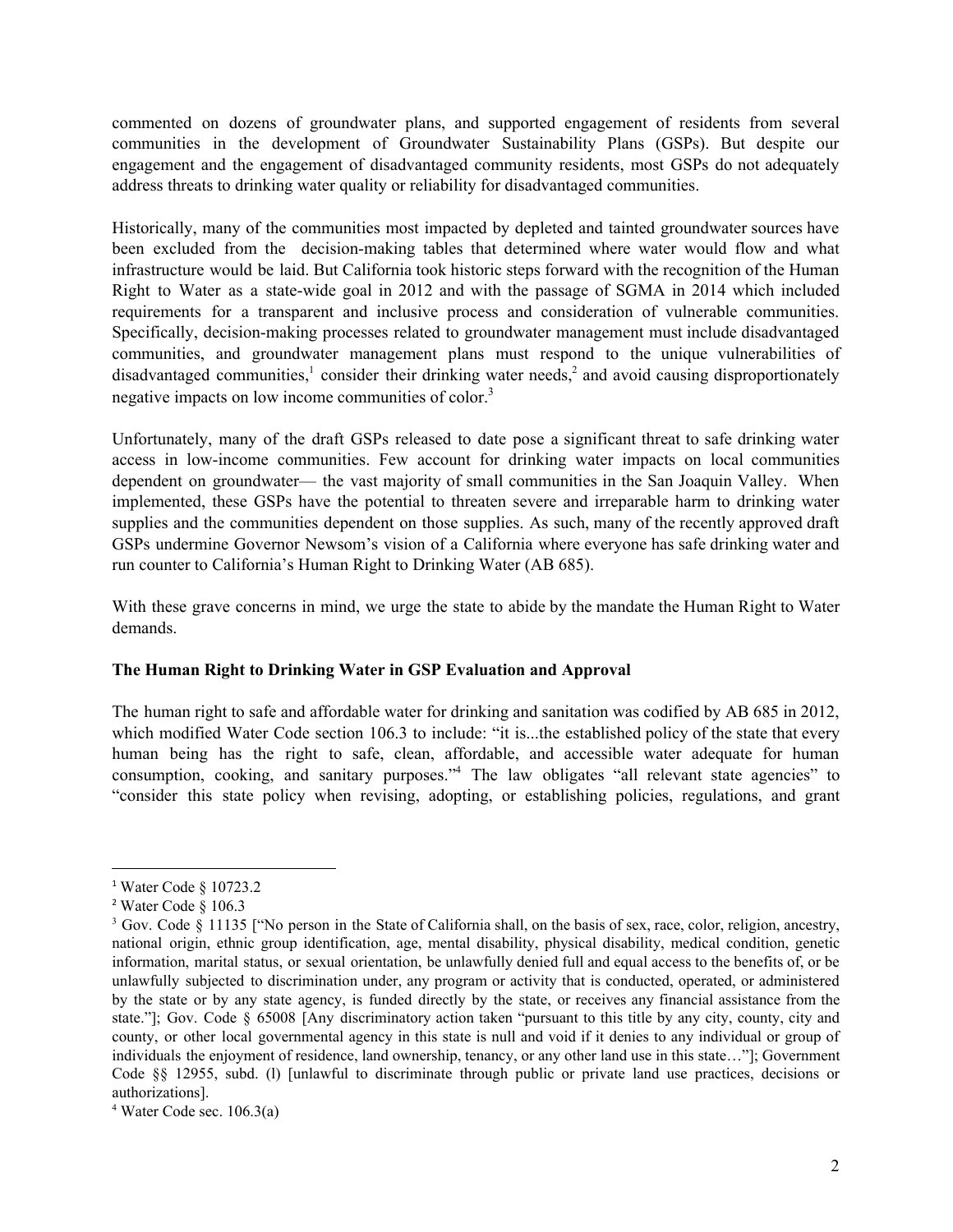criteria...pertinent to" drinking water purposes.<sup>5</sup> The law specifically names the Department of Water Resources (DWR) and the State Water Resources Control Board (SWRCB).

The Human Right to Water has catalyzed and facilitated several new state initiatives. The State Water Resources Control Board has created a Human Right to Water Portal on its website which shows drinking water quality in all public water systems in the state and passed a resolution aligning State Board priorities and values with the Human Right to Water. The human right to water has also been used as underpinning for two successful legislative campaigns: AB 401 (2015) and the Safe and Affordable Drinking Water Fund, or SB 200 (2019). The former mandated a state-wide study of the best mechanism for delivering affordable drinking water in all publicly regulated water systems; the latter created a state-wide fund for installing, operating and maintaining drinking water infrastructure for disadvantaged communities and schools suffering from water quality and water supply issues. Governor Newsom played a strong role in the passage of the Safe and Affordable Drinking Water Fund as part of his personal commitment to securing safe water for all Californians.

These initiatives represent clear steps forward towards achieving safe and affordable drinking water for all Californians, but the state remains far from achieving the law's goal of guaranteeing "safe, clean, affordable, and accessible water adequate for human consumption, cooking, and sanitary purposes" to "every human being" in the state of California.<sup>6</sup> In the San Joaquin Valley alone, tens of thousands of vulnerable families, including those with whom we work, suffer from contaminated drinking water, unaffordable drinking water costs, and the impacts of inadequate water supply such as dry wells and water pressure problems. As many as 350,000 people lack access to potable water in the San Joaquin Valley alone, and Hispanic communities are disproportionately impacted: while Hispanics make up just under half, or 49 percent, of the total population of the San Joaquin Valley, they represent more than two-thirds of residents in these unincorporated communities and 57 percent of all residents served by out-of-compliance water systems.<sup>7</sup> This number does not account for those unincorporated communities on private domestic wells, many of which also have contaminated water which goes unmonitored and unregulated.

Groundwater management practices have historically aggravated drinking water issues in the San Joaquin Valley by allowing agribusiness and other actors to pump unrestricted amounts of groundwater, leaving local communities with dry wells, and unreliable drinking water supplies. Moreover, there has been limited regulation on agricultural impacts to groundwater quality, leading to contamination of drinking water for communities in the San Joaquin Valley. Low-income families living in disadvantaged communities do not have the financial means to replace or deepen wells, install costly treatment mechanisms, or transition to alternative water supplies such as surface water.

SGMA created both an unprecedented and quite possibly a last opportunity to avoid further encroachment on the basic human right to water, yet our review of GSPs in the San Joaquín, Salinas and Coachella Valleys indicates that GSAs have not leveraged this opportunity. Rather, the GSPs we have reviewed rarely account for impacts on local communities dependent on groundwater, and prioritize the continued economic viability of agriculture at the expense of drinking water for low income communities. For example, some Central Valley GSPs have established minimum thresholds—or failure points—that, if

<sup>5</sup> Water Code sec. 106.3(b)

 $6$  Water Code sec. 106.3(a)

<sup>7</sup> The Struggle for Water Justice in California's San Joaquin Valley: A Focus on Disadvantaged Unincorporated Communities, London & Fencl et al., University of California Davis, February 2018.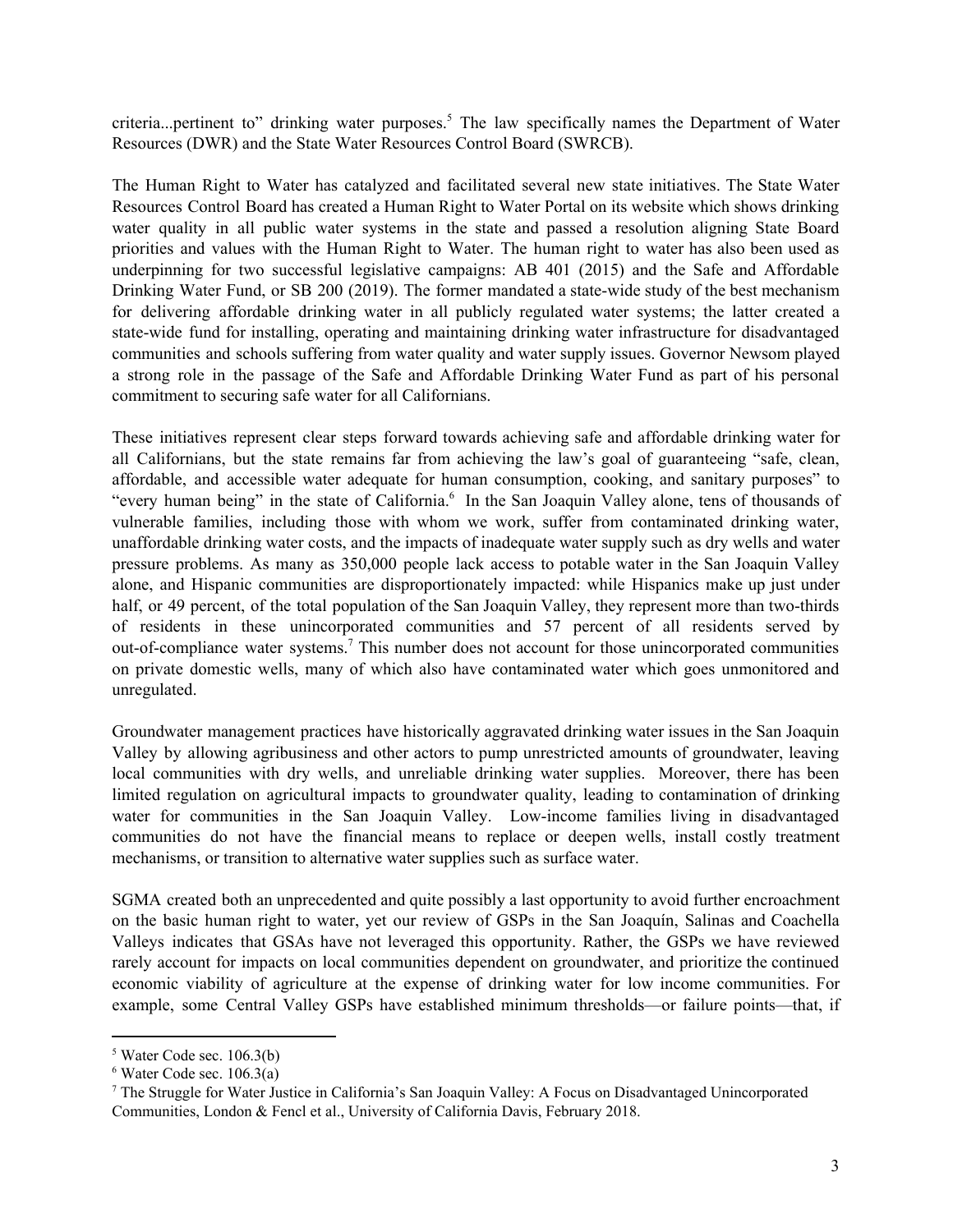reached, would allow up to 85% of domestic wells to go fully or partially dry within the GSP area. Overall, a technical review that the Community Water Center and Self-Help Enterprises commissioned of drinking water impacts of 13 GSPs in the San Joaquin Valley shows more than 8,000 wells will be dewatered in the area covered by the GSPs. Draft GSPs allow continued groundwater quality degradation in excess of water quality objectives, violating the Porter-Cologne Water Quality Control Act (Water Code sec. 13000 et seq.), the antidegradation policy, and the non-point-source policy. Even worse, some GSPs ignore water quality impacts entirely.

DWR and the SWRCB are now tasked with evaluating and deciding whether to approve GSPs. The agencies must determine whether to approve policies in these documents that set out the level to which GSAs will allow groundwater levels to decline, the extent to which GSAs will protect local drinking water users from contamination resulting from groundwater management activities, and which projects and management actions the GSA will implement to impact local groundwater resources. All of these decisions have vast drinking water implications for communities within each GSP area. As such, evaluation and approval of GSPs falls squarely within the category of "revising, adopting, or establishing policies, regulations, and grant criteria...pertinent to" drinking water purposes.<sup>8</sup> DWR and the State Water Resources Control Board must therefore "consider this state policy" "that every human being has the right to safe, clean, affordable, and accessible water adequate for human consumption, cooking, and sanitary purposes"<sup>10</sup> in their review of each GSP. In order to comply with this obligation, the Department and Board must ensure that GSPs do not cause or allow further drinking water crises.

### **Implementing the Human Right to Drinking Water in GSP Evaluation and Approval**

We have compiled and attached a "Human Right to Drinking Water GSP Scorecard" which identifies the elements that must exist in GSPs in order for GSPs to adequately protect the Human Right to Drinking Water. We urge the Department of Water Resources and the State Water Resources Control Board to integrate this analysis into their review of GSPs, and to require that each GSP contain these elements before it grants approval of the GSP. This scorecard could also be adapted to create a general evaluation rubric that is used by the two agencies as part of a drinking water review protocol for all drinking water-related activities. Additionally, we encourage DWR to use this letter and scorecard to develop a "Human Right to Water"/"Protecting Drinking Water" Best Management Practices guidance document for GSAs to consider when developing, updating and implementing GSPs. Additionally, the Scorecard references a framework that we have developed to show what an effective drinking water protection program would look like, which we have also attached.

We look forward to discussing this Human Right to Water Scorecard with you, and supporting implementation of such a scoring methodology in GSP evaluation and approval. Please do not hesitate to contact Amanda Monaco ([amonaco@leadershipcounsel.org\)](mailto:amonaco@leadershipcounsel.org), Deborah Ores  $(deborah.ores@communitywatercenter.org)$  $(deborah.ores@communitywatercenter.org)$ , or Liesbet Olaerts (olaerts  $(a)$ selfhelpenterprises.org) with any follow-up questions or for more information.

Sincerely,

 $8$  Water Code  $§$  106.3(b)

 $9$  Water Code  $\hat{g}$  106.3(b)

<sup>&</sup>lt;sup>10</sup> Water Code  $\S$  106.3(a)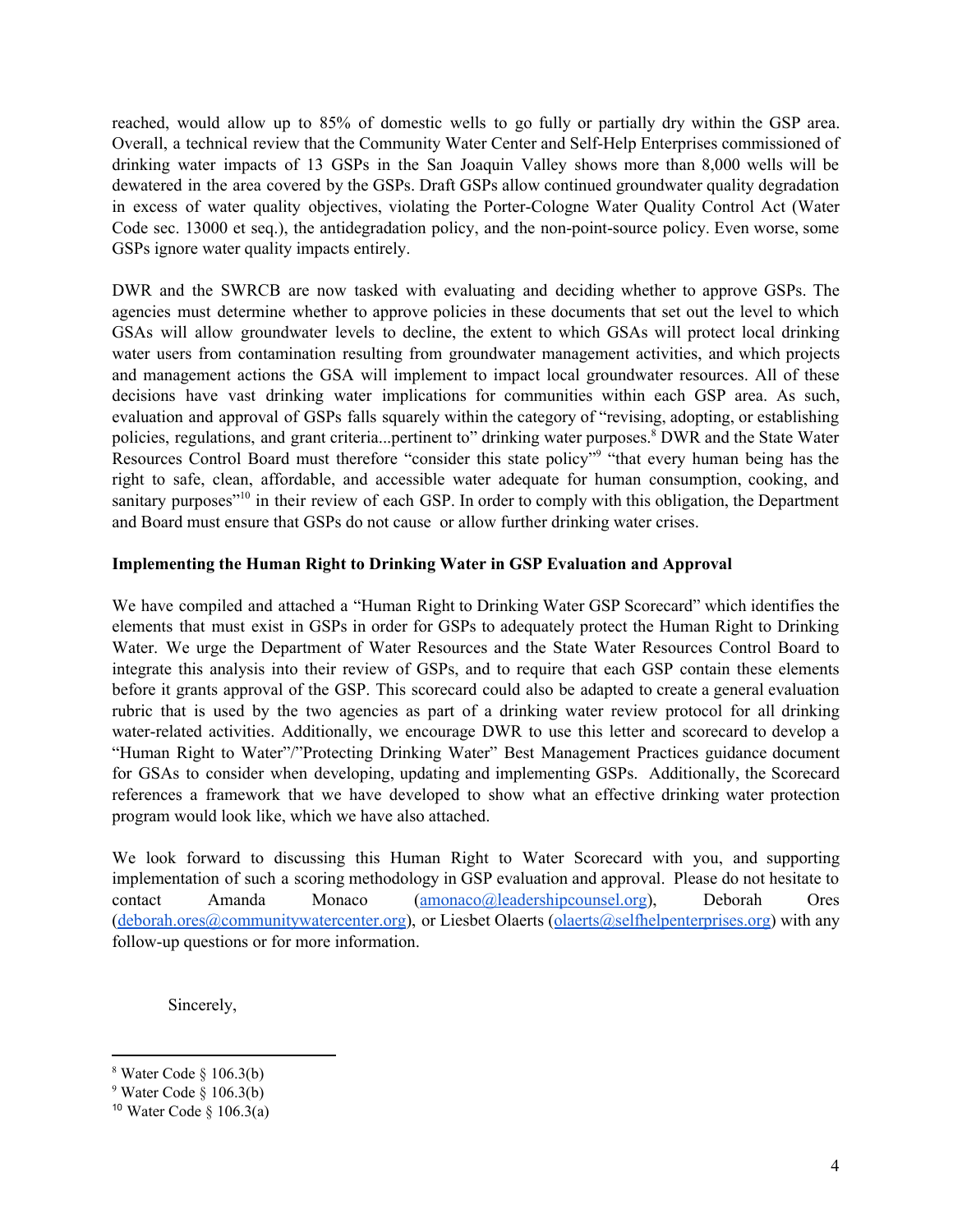Taa

Amanda Monaco Leadership Counsel for Justice and Accountability

Tom Collishaw CEO Self-Help Enterprises

Debi Ores Senior Attorney Community Water Center

Ma Mussel

Aysha Massell Director, California Integrated Water Systems American Rivers

Coccent Veinteau

Coreen Weintraub Sr. Outreach and Campaign Coordinator Union of Concerned Scientists

#### Attachments:

Human Right To Water Scorecard for the Review of Groundwater Sustainability Plans……..p. 6-14

| Framework and Guidance for Developing a Drinking Water Well Impact Mitigation Program (Working |  |
|------------------------------------------------------------------------------------------------|--|
|                                                                                                |  |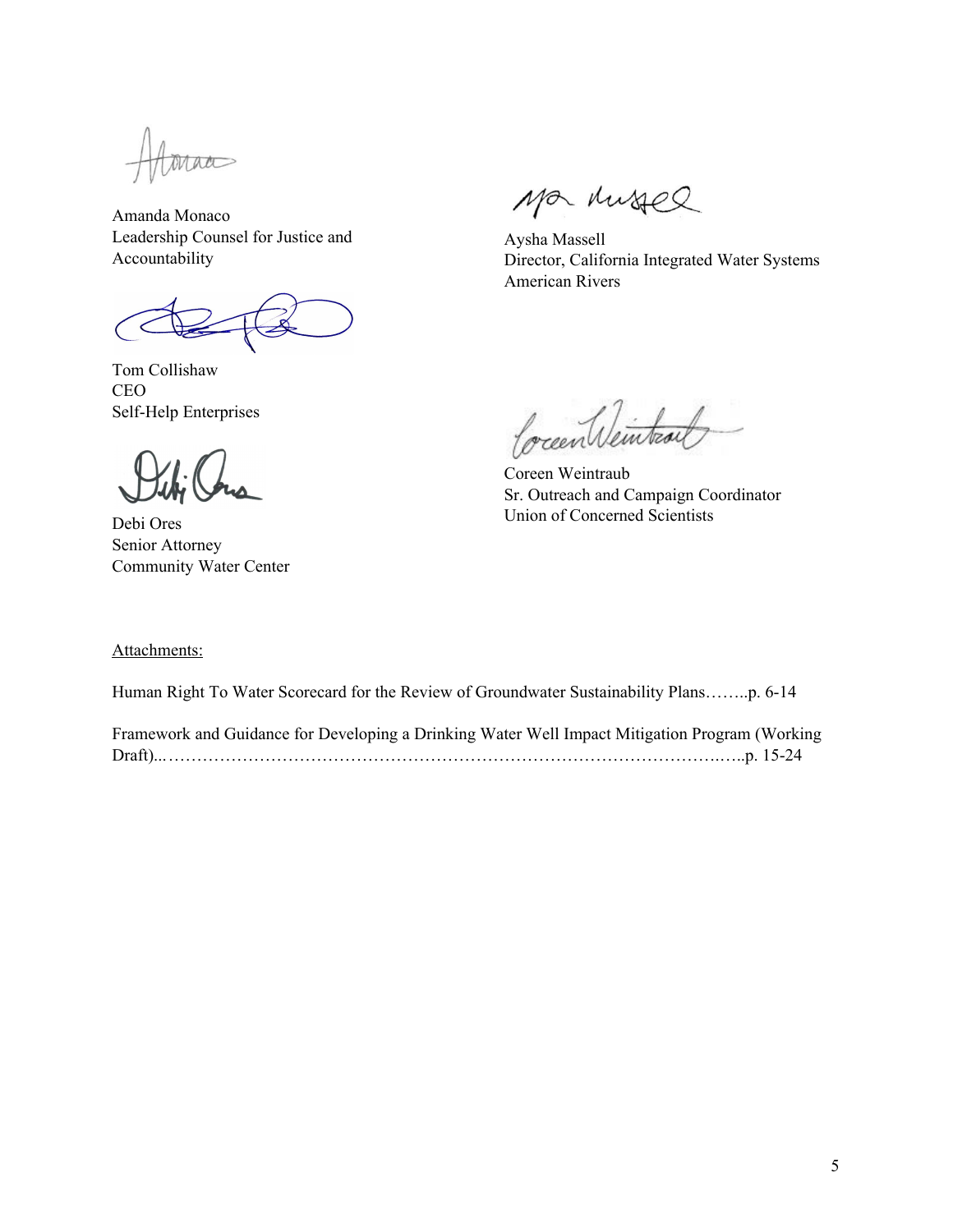# **Human Right To Water Scorecard for the Review of Groundwater Sustainability Plans**

|                | <b>Review Criteria</b><br>(All Indicators Must be Present in Order to Protect the Human Right to Water)                                                                                                                                                                                                                                                                                                                                         | Yes/No |
|----------------|-------------------------------------------------------------------------------------------------------------------------------------------------------------------------------------------------------------------------------------------------------------------------------------------------------------------------------------------------------------------------------------------------------------------------------------------------|--------|
| $\mathbf{A}$   | <b>Plan Area</b>                                                                                                                                                                                                                                                                                                                                                                                                                                |        |
| $\mathbf{1}$   | Does the GSP identify, describe, and provide maps of all of the following beneficial<br>users in the GSA area? <sup>11</sup><br>Disadvantaged Communities (DACs).<br>$a_{-}$<br>b. Tribes.<br>c. Community water systems<br>d. Private well communities.                                                                                                                                                                                        |        |
| $\overline{2}$ | Land use policies and practices: <sup>12</sup> Does the GSP review all relevant policies and practices<br>of land use agencies which could impact groundwater resources? These include but are not<br>limited to the following:<br>a. Water use policies General Plans and local land use and water planning documents<br>b. Plans for development and rezoning<br>c. Processes for permitting activities which will increase water consumption |        |
| $\bf{B}$       | <b>Basin Setting (Groundwater Conditions and Water Budget)</b>                                                                                                                                                                                                                                                                                                                                                                                  |        |
| $\mathbf{1}$   | Does the groundwater level conditions section include past and current drinking water<br>supply issues of domestic well users, small community water systems, state small water<br>systems, and disadvantaged communities?                                                                                                                                                                                                                      |        |
| $\overline{2}$ | Does the groundwater quality conditions section include past and current drinking water<br>quality issues of domestic well users, small community water systems, state small water<br>systems, and disadvantaged communities, including public water wells that had or have<br>MCLs exceedances? <sup>13</sup>                                                                                                                                  |        |
| $\overline{3}$ | Does the groundwater quality conditions section include a review of all contaminants<br>with primary drinking water standards known to exist in the GSP area, as well as<br>hexavalent chromium, and PFOs/PFOAs? <sup>14</sup>                                                                                                                                                                                                                  |        |
| $\overline{4}$ | Incorporating drinking water needs into the water budget: <sup>15</sup> Does the Future/Projected<br>Water Budget section explicitly include both the current and projected future drinking<br>water needs of communities on domestic wells and community water systems (including<br>but not limited to infill development and communities' plans for infill development,                                                                      |        |

<sup>12</sup> 23 CCR § 354.8(f)

<sup>11</sup> 23 CCR § 354.8(a) and (b)

<sup>13</sup> 23 CCR § 354.16(d)

<sup>14</sup> 23 CCR § 354.16(d)

 $15$  23 CCR § 354.18(c)(2)(b)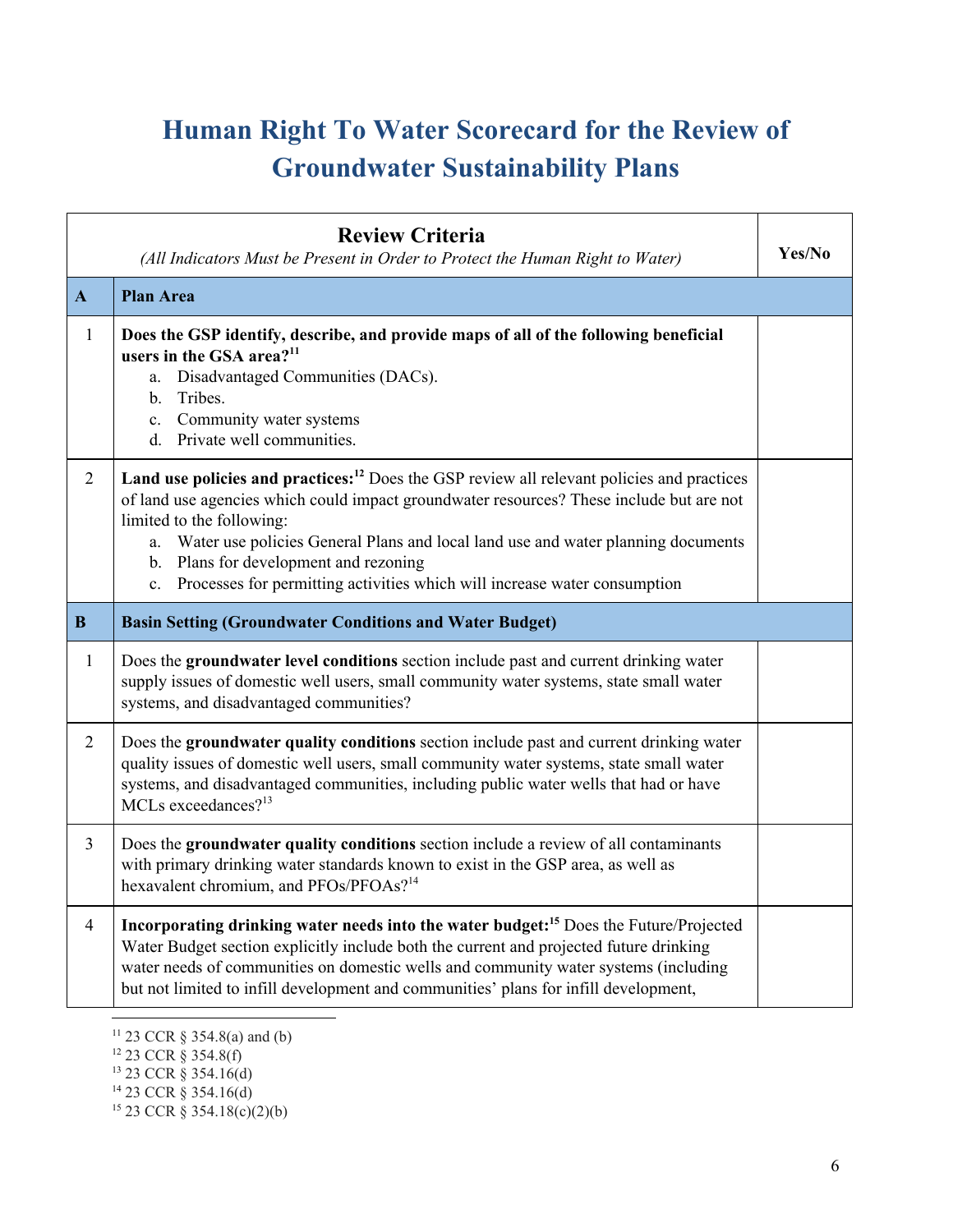|                | installation of additional services, and housing growth in disadvantaged communities),<br>taking into account increased climate variability due to climate change?                                                                                                                                                                                                                                                                                                                                                                                                                                                                                                                            |  |
|----------------|-----------------------------------------------------------------------------------------------------------------------------------------------------------------------------------------------------------------------------------------------------------------------------------------------------------------------------------------------------------------------------------------------------------------------------------------------------------------------------------------------------------------------------------------------------------------------------------------------------------------------------------------------------------------------------------------------|--|
| $\mathbf C$    | <b>Sustainability Goal</b>                                                                                                                                                                                                                                                                                                                                                                                                                                                                                                                                                                                                                                                                    |  |
| $\mathbf{1}$   | Does the sustainability goal explicitly include considerations about the needs of drinking<br>water users? <sup>16</sup>                                                                                                                                                                                                                                                                                                                                                                                                                                                                                                                                                                      |  |
| D              | <b>Sustainable Management Criteria (SMC) for Groundwater Levels</b>                                                                                                                                                                                                                                                                                                                                                                                                                                                                                                                                                                                                                           |  |
| $\mathbf{1}$   | Evaluation of drinking water impact: Does the GSP include an analysis of how many<br>drinking water wells (municipal wells, community water system wells, and domestic wells)<br>might go fully or partially dry if groundwater levels reach the Undesirable Results $(URs)$ , <sup>17</sup><br>Measurable Objectives (MOs) and Measurable Objectives (MTs), <sup>18</sup> including a map of<br>wells that will go fully and partially dry at the MOs and MTs? Does this include Does the<br>GSP include estimates of the increased pumping costs from additional lift needed to pump<br>water from lower elevations if the URs, <sup>19</sup> MOs and MTs <sup>20</sup> were to be reached? |  |
| $\overline{2}$ | Considering drinking water impacts in creating SMC: <sup>21</sup> Does the GSP explicitly state<br>how it considered drinking water impacts in shaping URs, MOs, and MTs for groundwater<br>levels? For example, the GSP could state how its well impact analysis supported on setting<br>stricter MTs and MOs near at risk communities.                                                                                                                                                                                                                                                                                                                                                      |  |
| $\overline{3}$ | Incorporating new drinking water data into SMC: <sup>22</sup> Does the GSP include a description<br>of how data gaps and uncertainties of its drinking water well impact assessment will be<br>addressed and serve to reassess the sustainable management criteria, projects and<br>management actions in accordance with new data?                                                                                                                                                                                                                                                                                                                                                           |  |
| $\overline{4}$ | Implementing DAC and drinking water user input into SMC: <sup>23</sup> Does the GSP discuss<br>how stakeholder input from DAC community members was considered in the development<br>of URs, MOs, and MTs? For example, the GSP could state how they took the results of the<br>well impact assessment to the public through meetings, workshops, or Advisory<br>Committees, and together with stakeholders decided how to change SMC to protect<br>drinking water, or other programs to implement to mitigate these impacts.                                                                                                                                                                 |  |

<sup>&</sup>lt;sup>16</sup> 23 CCR § 354.24: Sustainability goal must "culminate in the absence of undesirable results within 20 years."

<sup>17</sup> 23 CCR § 354.26(c)

<sup>18</sup> 23 CCR § 354.28(b)(4)

<sup>19</sup> 23 CCR § 354.26(c)

<sup>20</sup> 23 CCR § 354.28(b)(4)

 $21$  Water Code § 10723.2

 $22$  23 CCR § 354.38(e)(3)

<sup>&</sup>lt;sup>23</sup> 23 CCR § 354.10(d); DWR Guidance Document for Groundwater Sustainability Plans: Stakeholder Communication and Engagement, p.1.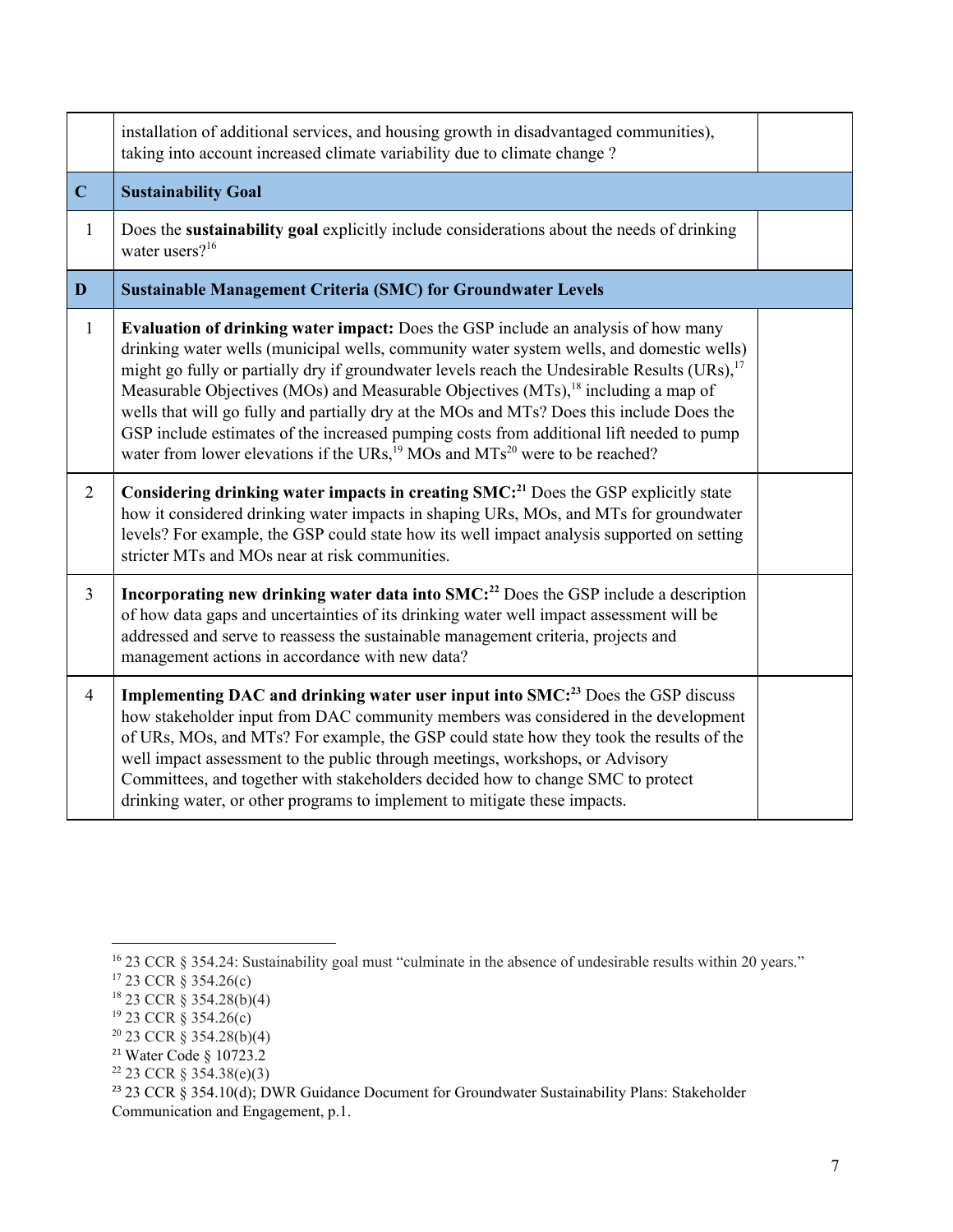| 5              | Avoiding a disparate impact: $^{24}$ Are the MOs and MTs for groundwater levels established<br>in such a way that prevents a disproportionately negative ("disparate") impact from<br>occurring on communities of color in the GSP area? For example, the GSP should ensure<br>that the same MT methodology across the GSP area will not lead to disproportionately<br>more wells going dry for residents of color than for white residents. |  |
|----------------|----------------------------------------------------------------------------------------------------------------------------------------------------------------------------------------------------------------------------------------------------------------------------------------------------------------------------------------------------------------------------------------------------------------------------------------------|--|
| $\mathbf{E}$   | <b>Sustainable Management Criteria for Groundwater Quality</b>                                                                                                                                                                                                                                                                                                                                                                               |  |
| $\mathbf{1}$   | Evaluation of drinking water impact: Does the GSP include an analysis of how drinking<br>water wells (municipal wells, community water system wells, and domestic wells) might<br>be affected by the Undesirable Results (URs), <sup>25</sup> Measurable Objectives (MOs) and<br>Measurable Objectives (MTs)? <sup>26</sup>                                                                                                                  |  |
| $\overline{2}$ | Does the GSP set MOs and MTs at all representative monitoring wells for the<br>following contaminants? $2^{27}$<br>Contaminants with primary drinking water standards,<br>a.<br>PFOs/PFOAs and chrome-6, which are contaminants known to be very harmful to<br>b.<br>human health, AND<br>c. Contaminants like Uranium which are known to increase due to groundwater<br>management practices.                                               |  |
| $\overline{3}$ | Strive to remediate: Does the GSP state that the GSA will strive to remediate<br>groundwater quality wherever feasible, through projects, management actions and policies?                                                                                                                                                                                                                                                                   |  |
| $\overline{4}$ | Description of when minimum threshold is triggered: Does the GSP trigger a violation<br>of a minimum threshold after <i>one</i> test shows that there has been an increase in<br>contamination since January 1st, 2015?                                                                                                                                                                                                                      |  |
| 5              | Implementing DAC and drinking water user input into SMC: <sup>28</sup> Does the GSP discuss<br>how stakeholder input from DAC community members was considered in the development<br>of URs, MOs, and MTs?                                                                                                                                                                                                                                   |  |

<sup>&</sup>lt;sup>24</sup> Gov. Code § 11135 ["No person in the State of California shall, on the basis of sex, race, color, religion, ancestry, national origin, ethnic group identification, age, mental disability, physical disability, medical condition, genetic information, marital status, or sexual orientation, be unlawfully denied full and equal access to the benefits of, or be unlawfully subjected to discrimination under, any program or activity that is conducted, operated, or administered by the state or by any state agency, is funded directly by the state, or receives any financial assistance from the state."]; Gov. Code § 65008 [Any discriminatory action taken "pursuant to this title by any city, county, city and county, or other local governmental agency in this state is null and void if it denies to any individual or group of individuals the enjoyment of residence, land ownership, tenancy, or any other land use in this state…"]; Government Code §§ 12955, subd. (l) [unlawful to discriminate through public or private land use practices, decisions or authorizations].

<sup>25</sup> 23 CCR § 354.26(c)

<sup>26</sup> 23 CCR § 354.28(b)(4)

<sup>&</sup>lt;sup>27</sup> 23 CCR § 354.34(b)(2) and (f)(3)

<sup>28</sup> 23 CCR § 354.10(d); DWR Guidance Document for Groundwater Sustainability Plans: Stakeholder Communication and Engagement, p.1.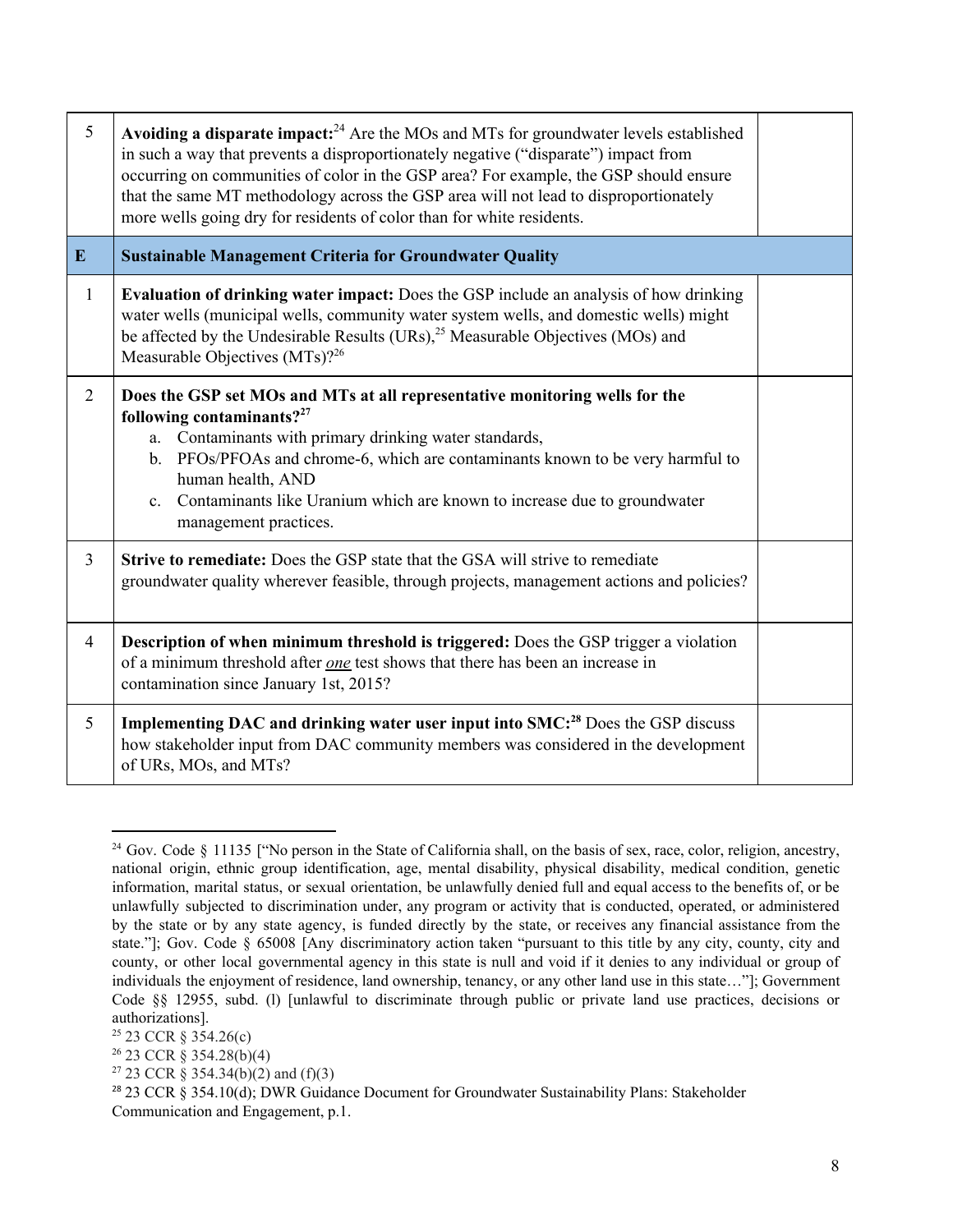| 6              | Incorporating new drinking water data into SMC: <sup>29</sup> Does the GSP include a description<br>of how data gaps and uncertainties of its drinking water well impact assessment will be<br>addressed and serve to reassess the sustainable management criteria, projects and<br>management actions in accordance with new data?                                                                                                                                                                                                                                                         |  |  |
|----------------|---------------------------------------------------------------------------------------------------------------------------------------------------------------------------------------------------------------------------------------------------------------------------------------------------------------------------------------------------------------------------------------------------------------------------------------------------------------------------------------------------------------------------------------------------------------------------------------------|--|--|
| $\overline{7}$ | Avoiding a disparate impact: $30$ Are the minimum thresholds for groundwater quality<br>established in such a way that prevents a disproportionately negative ("disparate") impact<br>from occurring on communities of color in the GSP area? For example, the GSP should<br>ensure that the same MT methodology across the GSP area will lead to disproportionately<br>more wells go dry for residents of color than for white residents.                                                                                                                                                  |  |  |
| $\mathbf F$    | <b>Monitoring Network for Groundwater Levels</b>                                                                                                                                                                                                                                                                                                                                                                                                                                                                                                                                            |  |  |
| $\mathbf{1}$   | Accurately detecting impacts on drinking water users and DACs: <sup>31</sup> Does the<br>groundwater level monitoring network include <i>representative</i> monitoring wells in or near<br>$\overline{DACS}$ , and placed in a way that detects impacts to the vast majority of drinking water users<br>in the GSP area? If not, does the GSP contain a concrete plan to fund and implement new<br>representative monitoring wells to ensure that vulnerable communities' drinking water<br>resources are monitored? Such a plan could include testing of domestic wells in the<br>interim. |  |  |
| $\overline{2}$ | Clearly showing representative monitoring well locations in relation to DACs: <sup>32</sup> Are<br>the representative monitoring wells (RMWs) for groundwater levels presented on maps and<br>in tables that identify which set of MTs/MOs will be applied to which RMWs? Do these<br>maps clearly identify the locations of DACs, small water systems and other sensitive users?                                                                                                                                                                                                           |  |  |
| $\overline{3}$ | Identifying and addressing other drinking water data gaps: <sup>33</sup> Does the GSP clearly<br>identify any other gaps in data regarding impacts to drinking water users? Does the GSP<br>contain a clear plan to fill data gaps regarding impacts to drinking water users?                                                                                                                                                                                                                                                                                                               |  |  |
| $\mathbf G$    | <b>Monitoring Network for Groundwater Quality</b>                                                                                                                                                                                                                                                                                                                                                                                                                                                                                                                                           |  |  |
| $\mathbf{1}$   | Does the GSP plan to measure the following contaminants at all representative<br>monitoring wells? <sup>34</sup><br>Contaminants of concern with primary drinking water standards<br>a.<br>PFOs/PFOAs and chrome-6, which are contaminants known to be very harmful to<br>b.<br>human health<br>Contaminants like Uranium which are known to increase due to groundwater<br>$\mathbf{c}$ .<br>management practices                                                                                                                                                                          |  |  |
| $\overline{2}$ | Clear description of effective monitoring for drinking water impacts: Does the GSP<br>include a description of how the GSA(s) will monitor groundwater contamination that                                                                                                                                                                                                                                                                                                                                                                                                                   |  |  |

 $29$  23 CCR § 354.38(e)(3)

 $30$  Gov. Code § 11135; Gov. Code § 65008; Government Code §§ 12955, subd. (1).

 $31$  23 CCR § 354.34(b)(2) and (f)(3)

 $32$  23 CCR § 354.34(b)(2) and (f)(3)

<sup>33</sup> 23 CCR § 354.38(e)(3)

<sup>34</sup> 23 CCR § 354.34(b)(2) and (f)(3)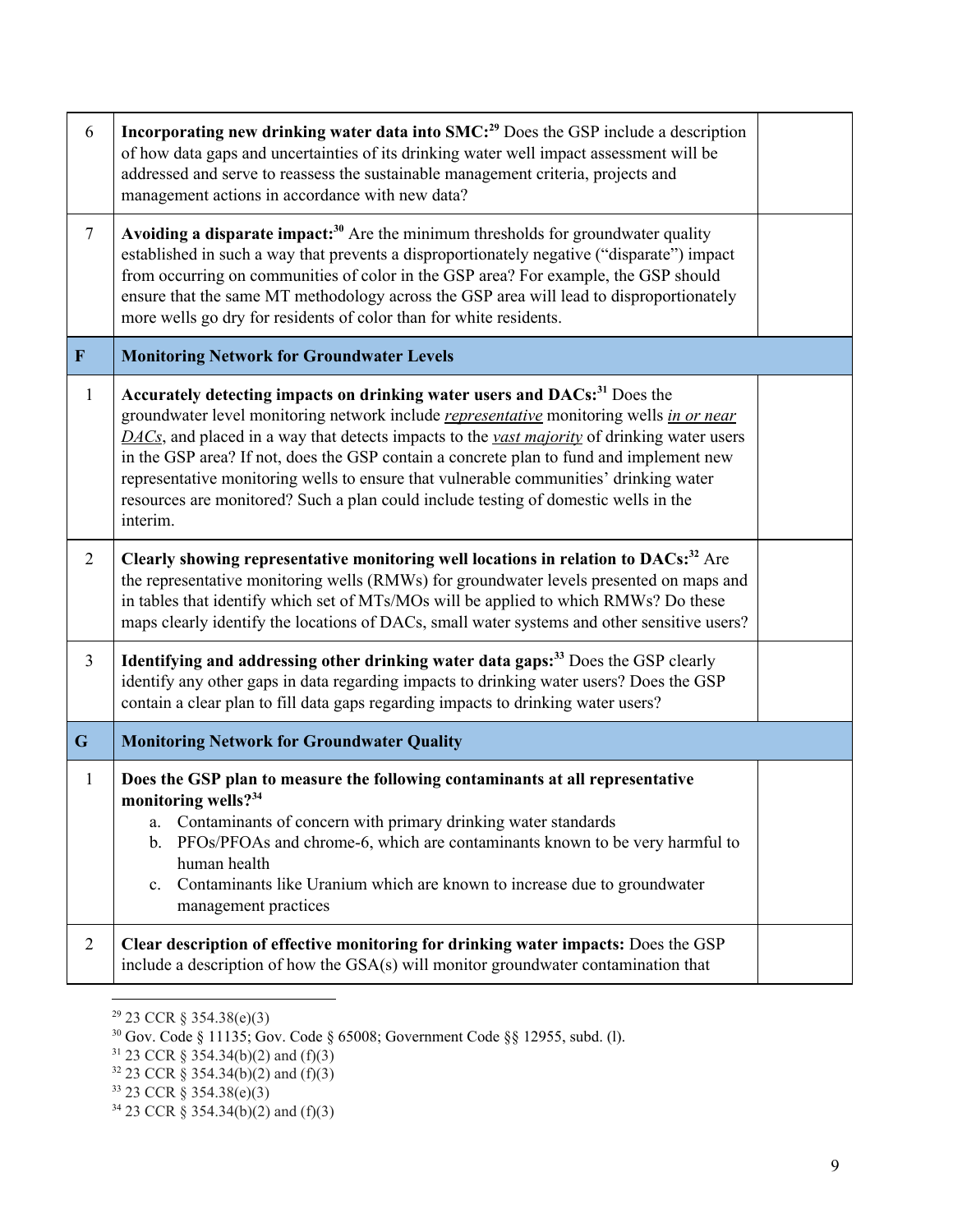|                | could affect drinking water in the GSA area? Are the representative monitoring wells<br>(RMWs) for groundwater quality presented on maps and in tables, and do the maps of<br>RMWs clearly identify the locations of DACs, small water systems and other sensitive<br>users?                                                                                                                                                                                                                                                                                                                                                                                                                                                                                                                                                                                                                                                                                                                                                                                                                                                                                             |  |  |  |
|----------------|--------------------------------------------------------------------------------------------------------------------------------------------------------------------------------------------------------------------------------------------------------------------------------------------------------------------------------------------------------------------------------------------------------------------------------------------------------------------------------------------------------------------------------------------------------------------------------------------------------------------------------------------------------------------------------------------------------------------------------------------------------------------------------------------------------------------------------------------------------------------------------------------------------------------------------------------------------------------------------------------------------------------------------------------------------------------------------------------------------------------------------------------------------------------------|--|--|--|
| $\overline{3}$ | Accurately detecting impacts on drinking water users and DACs: <sup>35</sup> Does the<br>groundwater quality monitoring network include <i>representative</i> monitoring wells (RMWs)<br>in or near all DACs AND placed in a way that detects impacts to the vast majority of<br>drinking water users in the GSP area, including domestic well users? If not, does the GSP<br>contain a concrete plan to fund and implement new representative monitoring wells to<br>ensure that vulnerable communities' drinking water resources are monitored? This plan<br>could include testing of domestic wells in the interim.                                                                                                                                                                                                                                                                                                                                                                                                                                                                                                                                                   |  |  |  |
| $\overline{4}$ | Baseline contaminant levels: Does the GSP identify the current contaminant levels, MTs<br>and MOs at each RMW, so that it is clear to the public how the contamination will change<br>at each RMW site?                                                                                                                                                                                                                                                                                                                                                                                                                                                                                                                                                                                                                                                                                                                                                                                                                                                                                                                                                                  |  |  |  |
| 5              | Frequent monitoring: Does the groundwater quality monitoring network test for<br>contaminants of concern frequently, in a way that avoids persistent drinking water<br>contamination?                                                                                                                                                                                                                                                                                                                                                                                                                                                                                                                                                                                                                                                                                                                                                                                                                                                                                                                                                                                    |  |  |  |
| 6              | <b>Collaboration with other agencies:</b> <sup>36</sup> Does the GSP explain how the $GSA(s)$ will share<br>data with and collaborate with other groundwater quality regulatory programs, such as<br>ILRP, IRWM, and CV SALTS, in order to build better regional understanding of<br>groundwater quality issues and better respond to groundwater quality impacts caused by<br>groundwater management?                                                                                                                                                                                                                                                                                                                                                                                                                                                                                                                                                                                                                                                                                                                                                                   |  |  |  |
| H              | <b>Projects and Management Actions</b>                                                                                                                                                                                                                                                                                                                                                                                                                                                                                                                                                                                                                                                                                                                                                                                                                                                                                                                                                                                                                                                                                                                                   |  |  |  |
| $\mathbf{1}$   | Does the GSP describe the potential drinking water impacts of each project or<br>management action? Example of impacts are provided below:<br>a. Recharge and on-farm recharge projects: Carefully designed and implemented<br>recharge projects can simultaneously increase groundwater storage and levels, as<br>well as dilute contaminant plumes and improve groundwater quality. However, if<br>not properly designed, recharge projects, in particular on-farm recharge, may<br>mobilize nitrates, pesticides, fertilizers, and naturally occurring contaminants,<br>which can lead to the further degradation of groundwater quality, negatively<br>impacting drinking water wells. Even relatively unpolluted water used for<br>recharge, such as most purchased water or streamflow, may contain constituents of<br>concern and/-or mobilize contaminants. Therefore GSAs must consider potential<br>impacts to water quality when planning groundwater recharge projects. <sup>37</sup><br>Groundwater market management action: Groundwater markets are very likely<br>b.<br>to put drinking water resources at risk for communities and residents who do not |  |  |  |

<sup>35</sup> 23 CCR § 354.34(b)(2) and (f)(3)

<sup>36</sup> 23 CCR § 354.34(e)

<sup>&</sup>lt;sup>37</sup> State Water Boards, Water Quality Frequently Asked Questions document:

https://www.waterboards.ca.gov/water\_issues/programs/gmp/docs/sgma/sgma\_water\_quality\_faq.pdf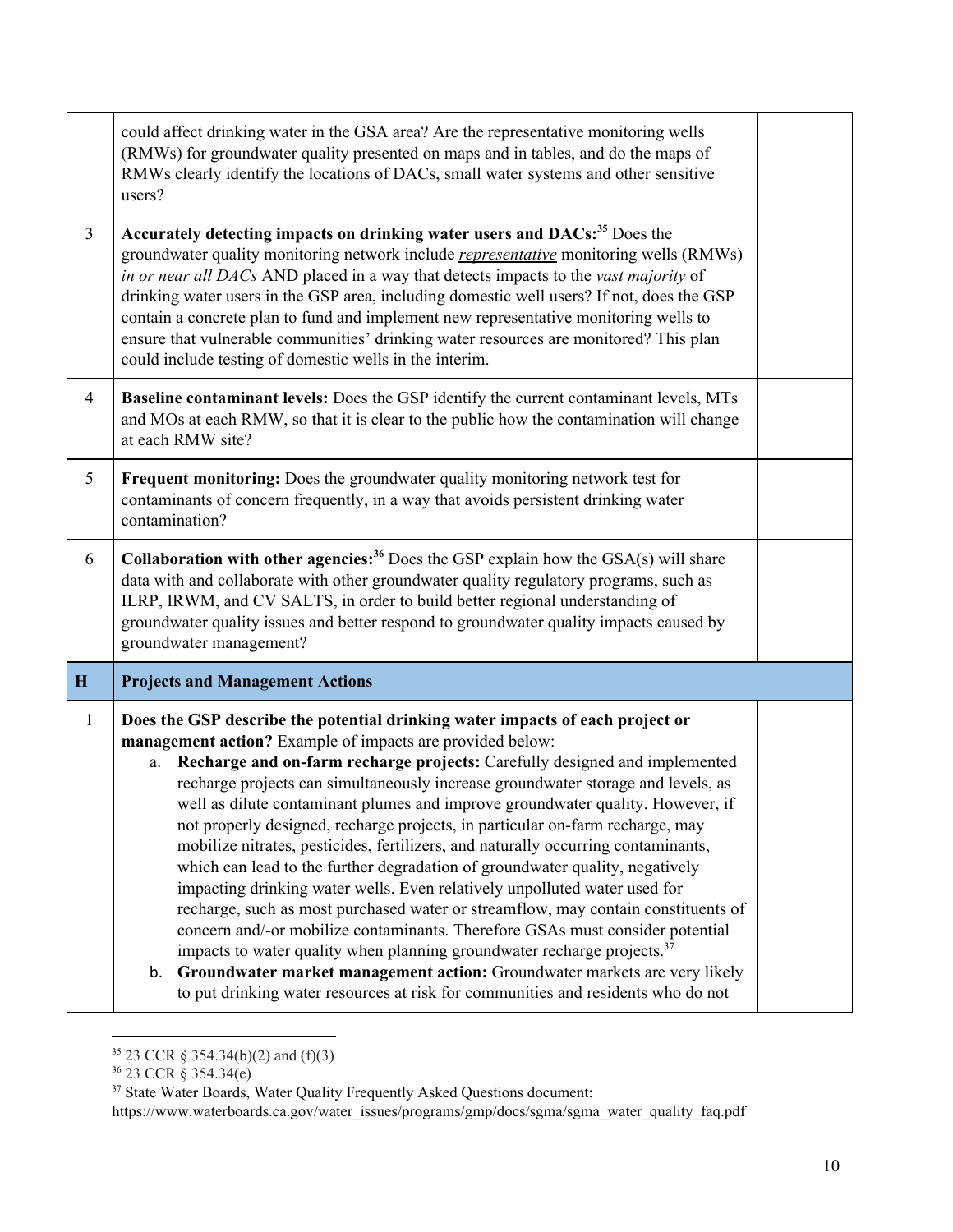|   | have the financial, political and technical power to participate equally in a market.<br>Groundwater markets have the potential to seriously aggravate existing lack of<br>equity in access to critical groundwater resources. We therefore recommend that<br>GSAs do not include groundwater markets as a potential management action. In<br>particular, local groundwater markets are not a viable option where the potential<br>impacts of trading are not well understood, where trading rules cannot sufficiently<br>address negative externalities, or where the expected benefits of a market do not<br>outweigh the burdens and uncertainties associated with designing and<br>implementing it. If GSAs wish to consider groundwater markets, a well-designed<br>trading program requires a fair and adequate allocation of groundwater for drinking<br>water uses, an additional margin for future growth prior to allocating water for<br>trading purposes, and trading rules that avoid undesirable results as well as avoid<br>or mitigate potential impacts to communities and ecosystems dependent on<br>groundwater. If these components are missing, the market can have significant<br>negative impacts upon a community's drinking water supply and the environment.<br>Some impacts include, but are not limited to: localized drying of community and<br>domestic wells, increased contamination levels, or unaffordable water rates. <sup>38</sup><br>Funding mechanisms/Delinquent fees management action: Any fee and/or<br>C.<br>extraction penalties structure should take into consideration that small communities<br>have fewer economic opportunities, have a small role in overall groundwater<br>pumping percentage, and are burdened with lower technical, managerial, and<br>financial capacity for operations and maintenance. Overall, small drinking water<br>systems should be exempted from GSA's fees or financial penalties for over-use to<br>support their efforts on providing affordable safe water according to AB 685. If<br>exemption is not viable, the GSA should create special considerations such as<br>discounts, reduced costs, rebates, or other to ensure drinking water affordability.<br>Alternatively, small drinking water systems should receive warnings prior to<br>financial penalties tied to an appeal process. Doing so may allow these<br>communities to explain why the overuse occurred, providing mechanisms for<br>transparency and support on addressing the problems.<br>d. Groundwater allocation management action: Any groundwater allocation<br>scheme must protect all current and future drinking water needs for disadvantaged<br>communities. |  |
|---|---------------------------------------------------------------------------------------------------------------------------------------------------------------------------------------------------------------------------------------------------------------------------------------------------------------------------------------------------------------------------------------------------------------------------------------------------------------------------------------------------------------------------------------------------------------------------------------------------------------------------------------------------------------------------------------------------------------------------------------------------------------------------------------------------------------------------------------------------------------------------------------------------------------------------------------------------------------------------------------------------------------------------------------------------------------------------------------------------------------------------------------------------------------------------------------------------------------------------------------------------------------------------------------------------------------------------------------------------------------------------------------------------------------------------------------------------------------------------------------------------------------------------------------------------------------------------------------------------------------------------------------------------------------------------------------------------------------------------------------------------------------------------------------------------------------------------------------------------------------------------------------------------------------------------------------------------------------------------------------------------------------------------------------------------------------------------------------------------------------------------------------------------------------------------------------------------------------------------------------------------------------------------------------------------------------------------------------------------------------------------------------------------------------------------------------------------------------------------------------------------------------------------------------------------------------------------------------------------------------------------------------------------------------------------------------------------------------------------------|--|
| 2 | Drinking water protection and mitigation program: Does the GSP contain a drinking<br>water protection program to prevent impacts to drinking water users and mitigate the<br>drinking water impacts that occur? Such a program should also identify the following:<br>a. How it will be funded.<br>An estimate of how much it will cost.<br>b.<br>How program beneficiaries will be eligible to participate.<br>$\mathbf{c}$ .<br>How it will be designed in collaboration with impacted stakeholders.<br>d.<br>What type of mitigation measurements it will provide.<br>e.<br>Timeline for program implementation.<br>f.                                                                                                                                                                                                                                                                                                                                                                                                                                                                                                                                                                                                                                                                                                                                                                                                                                                                                                                                                                                                                                                                                                                                                                                                                                                                                                                                                                                                                                                                                                                                                                                                                                                                                                                                                                                                                                                                                                                                                                                                                                                                                                       |  |

<sup>38</sup> Community Water Center et al., *Groundwater Markets: Recommendations to Ensure Drinking Water Protection for Communities* (guidance document to be published soon)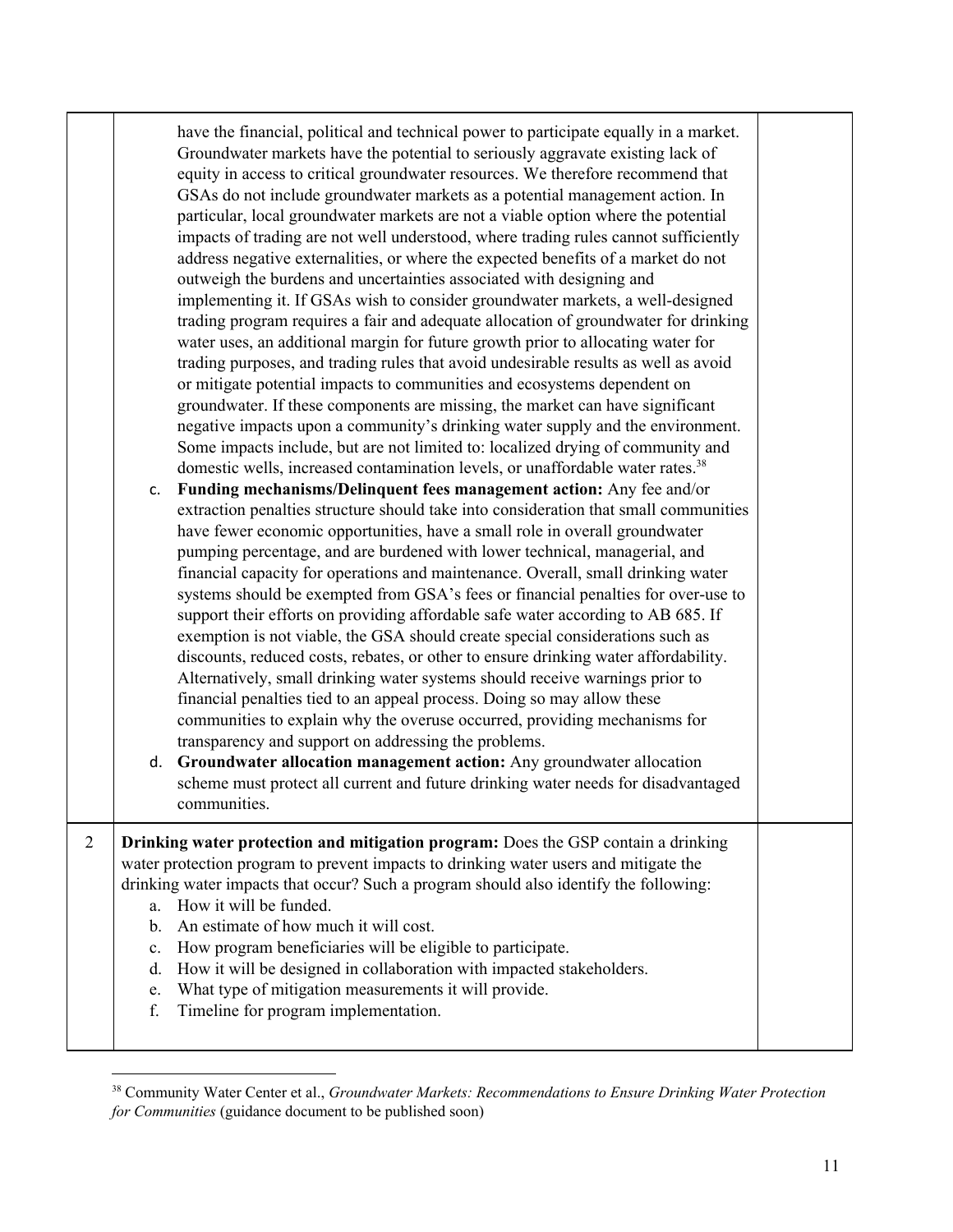|                | *Please refer to the attached Framework and Guidance for Developing a Drinking<br>Water Well Impact Mitigation Program for a more in-depth description of what an<br>effective drinking water mitigation program should look like.                                                                                                                                                                                |  |
|----------------|-------------------------------------------------------------------------------------------------------------------------------------------------------------------------------------------------------------------------------------------------------------------------------------------------------------------------------------------------------------------------------------------------------------------|--|
| $\overline{3}$ | <b>Demand reduction:</b> Does the GSP contain robust demand reduction management actions?<br>Plans that depend mainly on imported surface water (supply augmentation through<br>recharge projects) do not clearly demonstrate a path towards sustainability, since climate<br>variability puts these resources at risk.                                                                                           |  |
| $\overline{4}$ | Accurate measurement of groundwater extraction: Does the GSP include management<br>actions to measure groundwater extraction using the most scientifically accurate method?                                                                                                                                                                                                                                       |  |
| 5              | Avoiding a disparate impact: <sup>39</sup> Do the GSP's projects and management actions, taken as a<br>whole, prevent a disproportionately negative ("disparate") impact from occurring on<br>communities of color in the GSP area? Projects and management actions may not cause<br>disproportionately more dry wells and contaminated water for residents of color than for<br>white residents in the GSA area. |  |
| I              | <b>Public Participation and Transparency</b>                                                                                                                                                                                                                                                                                                                                                                      |  |
| 1              | Is a Stakeholder Communication and Engagement Plan included in the GSP?                                                                                                                                                                                                                                                                                                                                           |  |
|                | DAC and drinking water user engagement during GSP development <sup>40</sup>                                                                                                                                                                                                                                                                                                                                       |  |
| $\overline{2}$ | <b>Description of DAC engagement:</b> Does the GSP specifically identify how DAC<br>beneficial users were engaged in the planning process?                                                                                                                                                                                                                                                                        |  |
| $\overline{3}$ | Notice: <sup>41</sup> Did the GSA provide clear notice to the public about GSA meetings to develop<br>the GSP, posted in ways that all stakeholders were made aware of the meetings, and<br>translated into all languages spoken by at least 5 percent of the public served by the<br>agency, who do not speak English or are unable to effectively communicate in English? <sup>42</sup>                         |  |

<sup>39</sup> Gov. Code § 11135; Gov. Code § 65008; Government Code §§ 12955, subd. (l).

<sup>40</sup> Water Code § 10723.2; Water Code § 10727.8(a) The groundwater sustainability agency shall encourage the active involvement of diverse social, cultural, and economic elements of the population within the groundwater basin prior to and during the development and implementation of the groundwater sustainability plan. <sup>41</sup> Government Code  $\S$  54954(a).

<sup>42</sup> Government Code sec. 7296.2: Dymally-Alatorre Bilingual Services Act, stating that local agencies providing services to the public must provide translated materials and interpretation when it serves a substantial number of non-English-speaking people. The law defines a "substantial number of non-English-speaking people" as "members of a group who either do not speak English, or who are unable to effectively communicate in English because it is not their native language, and who comprise 5 percent or more of the people served by the statewide or any local office or facility of a state agency." This is because "effective maintenance and development of a free and democratic society depends on the right and ability of its citizens and residents to communicate with their government and the right and ability of the government to communicate with them."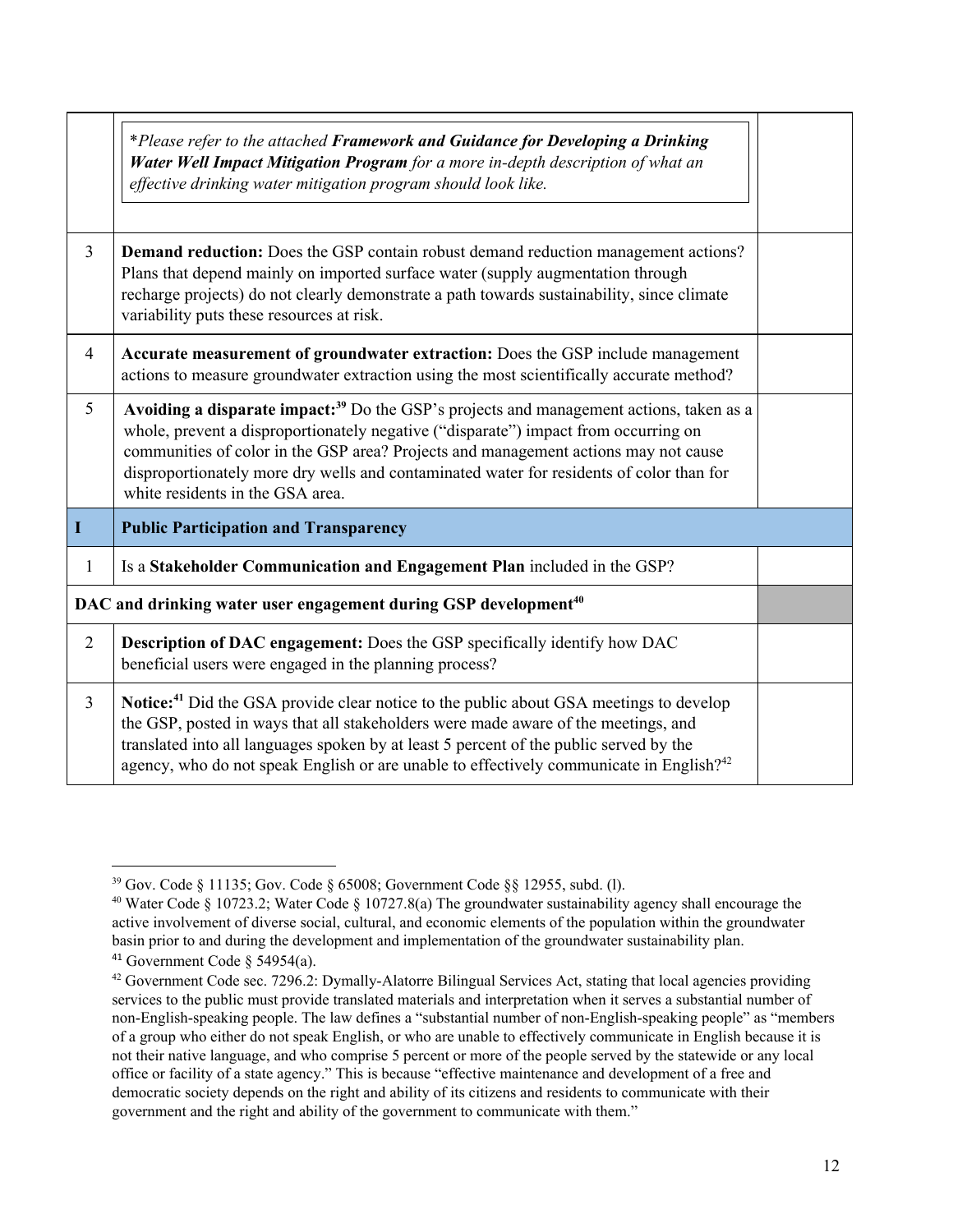| $\overline{4}$ | <b>Translation of materials:</b> <sup>43</sup> Did the GSA translate materials into all languages spoken by<br>at least 5 percent of the public served by the agency, who do not speak English or are<br>unable to effectively communicate in English?                                                                                                                                                                 |  |
|----------------|------------------------------------------------------------------------------------------------------------------------------------------------------------------------------------------------------------------------------------------------------------------------------------------------------------------------------------------------------------------------------------------------------------------------|--|
| 5              | <b>Interpretation:</b> <sup>44</sup> Did the GSA(s) provide interpretation services at board meetings,<br>committee meetings and workshops into all languages spoken by at least 5 percent of the<br>public served by the agency, who do not speak English or are unable to effectively<br>communicate in English?                                                                                                     |  |
| 6              | Accessible workshops: Did the GSA(s) host workshops held at accessible times and<br>locations for disadvantaged community residents?                                                                                                                                                                                                                                                                                   |  |
| $\tau$         | DAC representation on advisory committee: Did the GSA(s) develop the GSP with an<br>advisory committee that contained representatives from DACs?                                                                                                                                                                                                                                                                       |  |
| 8              | DAC representation on GSA board: Did the GSA(s) develop the GSP with a Board that<br>contained representatives from DACs?                                                                                                                                                                                                                                                                                              |  |
| 9              | Partnership with local community based organizations: Did the GSA partner with<br>community based organizations and nonprofits on outreach and engagement?                                                                                                                                                                                                                                                             |  |
| 10             | Public Comment Period: Did the GSA provide a robust public comment period of at least<br>60 days, with opportunity for the public to discuss comments and proposed agency<br>responses with staff and the GSA before GSP approval?                                                                                                                                                                                     |  |
| 11             | Incorporation of stakeholder input: Does the GSP explicitly describe how stakeholder<br>input was incorporated into the GSP process and decisions?                                                                                                                                                                                                                                                                     |  |
|                | DAC and drinking water user engagement during GSP implementation                                                                                                                                                                                                                                                                                                                                                       |  |
| 12             | <b>Description of DAC engagement:</b> Does the GSP describe how ongoing engagement will<br>be conducted during GSP implementation, including but not limited to engagement<br>regarding: decisions about projects, management actions, modifying sustainable<br>management criteria, changes to monitoring networks, and conducting GSP updates?                                                                       |  |
| 13             | Notice: <sup>45</sup> Does the GSP state that ongoing engagement will include clear notices about<br>GSA meetings and workshops that are posted in ways that all stakeholders were made<br>aware of the meetings, and translated into all languages spoken by at least 5 percent of the<br>public served by the agency, who do not speak English or are unable to effectively<br>communicate in English? <sup>46</sup> |  |

<sup>43</sup> Government Code sec. 7296.2.

<sup>44</sup> Government Code sec. 7296.2.

 $45$  Government Code § 54954(a).

<sup>46</sup> Government Code sec. 7296.2.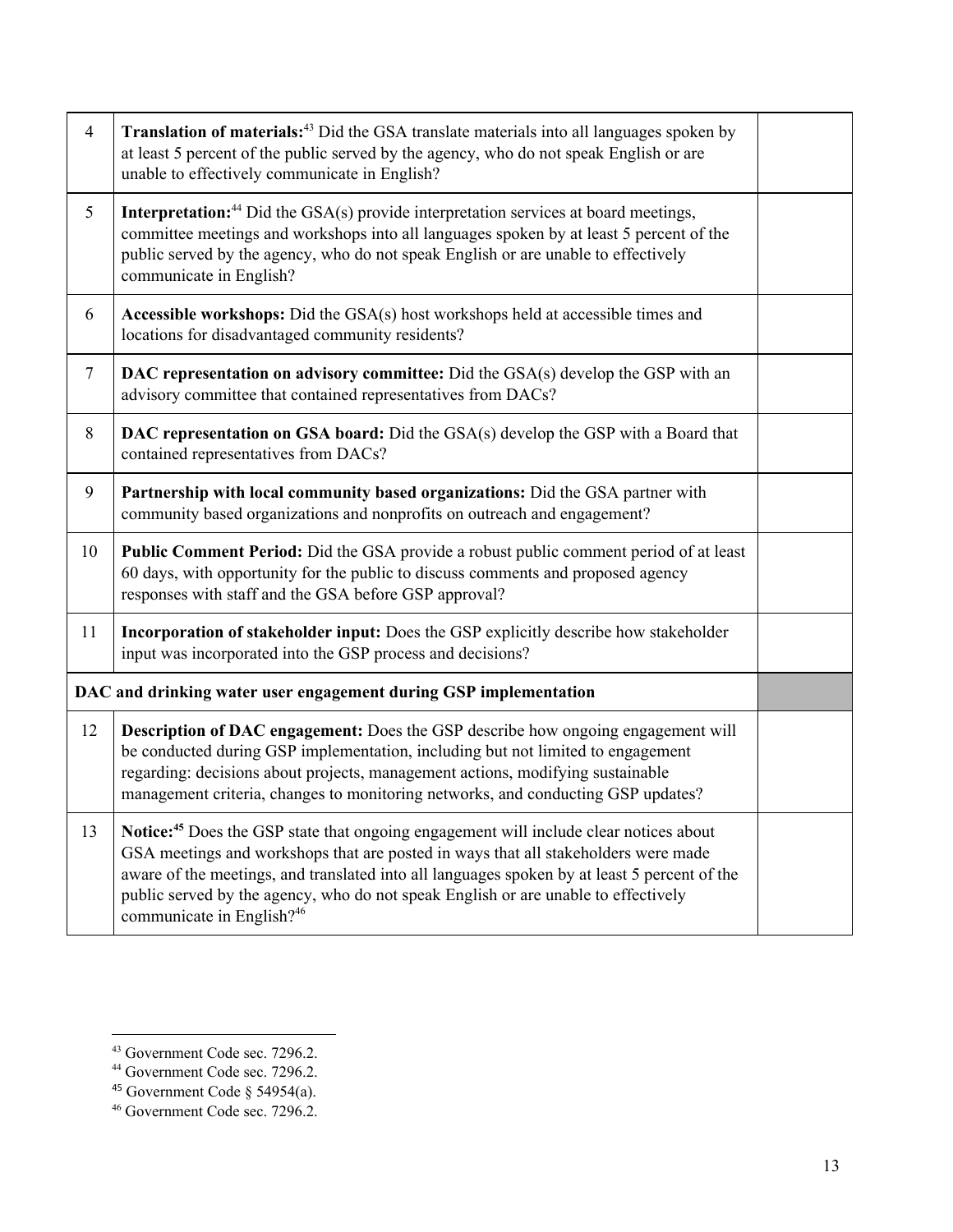| 14 | Translation of materials: <sup>47</sup> Does the GSP state that ongoing engagement will include<br>translation of materials into all languages spoken by at least 5 percent of the public served<br>by the agency, who do not speak English or are unable to effectively communicate in<br>English?                                                                                                                                                              |  |
|----|------------------------------------------------------------------------------------------------------------------------------------------------------------------------------------------------------------------------------------------------------------------------------------------------------------------------------------------------------------------------------------------------------------------------------------------------------------------|--|
| 15 | Interpretation: <sup>48</sup> Does the GSP state that ongoing engagement will include interpretation<br>services provided at board meetings, committee meetings and workshops into all languages<br>spoken by at least 5 percent of the public served by the agency, who do not speak English<br>or are unable to effectively communicate in English?                                                                                                            |  |
| 16 | Accessible workshops: Does the GSP state that ongoing engagement will include<br>workshops held at accessible times and locations for disadvantaged community residents?                                                                                                                                                                                                                                                                                         |  |
| 17 | DAC representation on advisory committee and board: Does the GSP state that<br>ongoing engagement will include advisory committees and Boards containing<br>representatives from DACs?                                                                                                                                                                                                                                                                           |  |
| 18 | Partnership with local community based organizations: Does the GSP state that<br>ongoing engagement will include partnership between GSA and community based<br>organizations and nonprofits?                                                                                                                                                                                                                                                                    |  |
| 19 | <b>Engagement on key decisions:</b> Does the GSP state that ongoing engagement will include<br>strategies to keep the public informed and engaged during and prior to critical decisions<br>about the GSP, including but not limited to the five year GSP review, modification of<br>sustainable management criteria, design and adoption of any projects and management<br>actions, and development and adoption of the programs to assist with impaired wells? |  |
| 20 | Engagement on financial issues: Does the GSP state that it will conduct outreach to<br>DACs before approving operating budgets and enacting groundwater fees?                                                                                                                                                                                                                                                                                                    |  |

<sup>47</sup> Government Code sec. 7296.2.

<sup>48</sup> Government Code sec. 7296.2.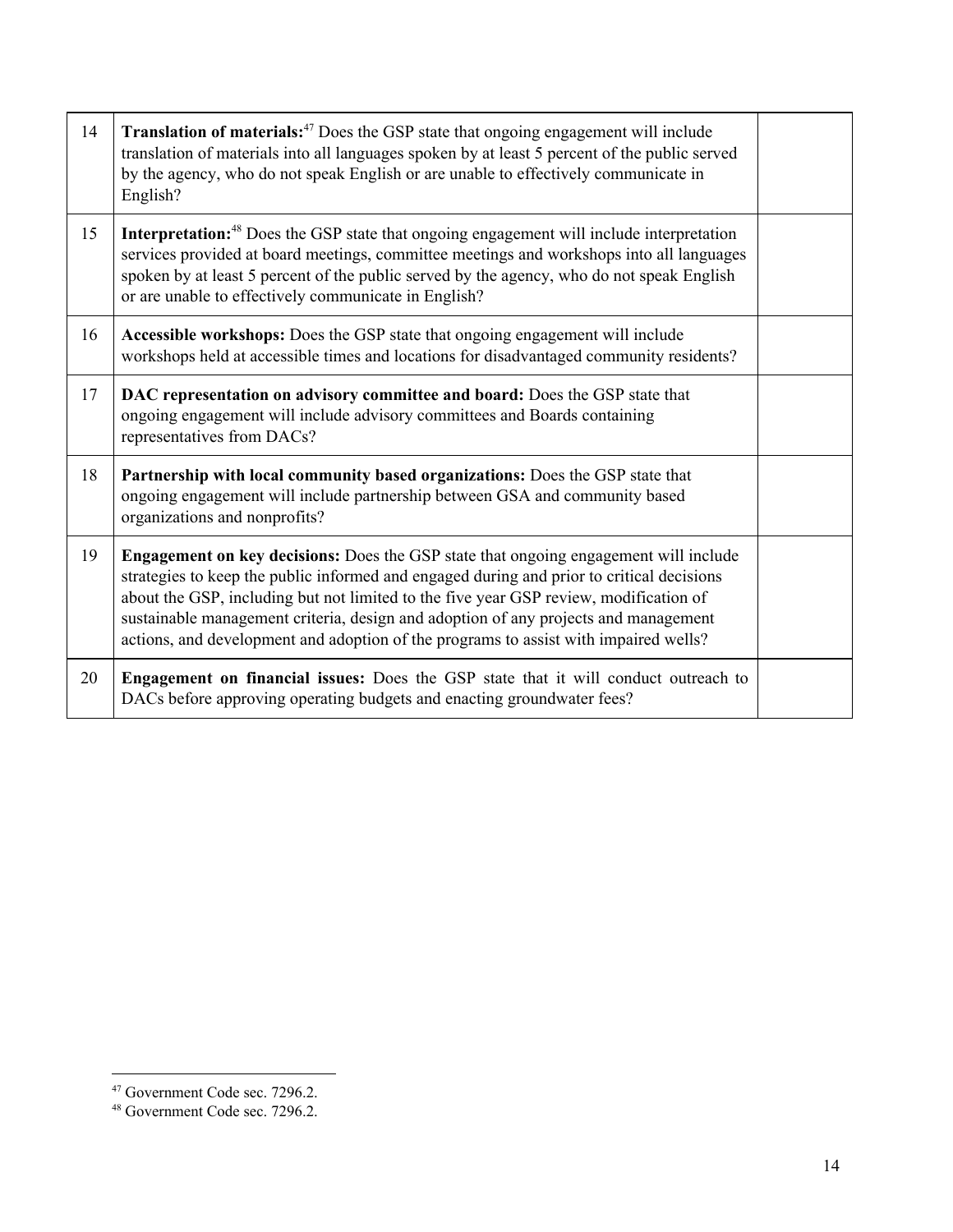





# **Framework and Guidance for Developing a Drinking Water Well Impact Mitigation Program [Working Draft]**

# **Management Action Name:**

Drinking Water Well Impact Mitigation Program

# **Potential Implementing Organization(s):**

Groundwater Sustainability Agencies (GSAs) in partnership with project participants.

## **Purpose Statement:**

The purpose of this document is to be utilized by GSAs to mitigate, prevent, and address any adverse effects on drinking water wells caused by pumping volume or location, conjunctive management, or any other forms of active management as part of Groundwater Sustainability Plan (GSP) implementation. By doing so, GSAs can better achieve the goals of the Sustainable Groundwater Management Act (SGMA), avoid jeopardizing access to safe water in vulnerable communities, and also avoid violating California laws that establish a state-wide Human Right to Water and that protect access to safe water. Adverse effects can include both issues with access to safe drinking water due to increased contamination, as well as issues with sustained access to water due to changes in groundwater levels.

This document provides a framework of elements to consider when GSAs are developing a drinking water well impact mitigation plan. Every community and every GSA will have to evaluate their own needs and particular considerations in order to develop a mitigation program that works best for all users. This document is broken down into the following sections:

- 1) Importance of drinking water well mitigation programs;
- 2) Framework for developing program / key elements to consider;
- 3) Cost considerations for short term and long term solutions and potential funding sources; and
- 4) Four local case studies of existing drinking water well mitigation programs.

## **Section 1. Importance of a Drinking Water Well Impact Mitigation Program:**

#### *How can GSP implementation impact domestic wells and small community wells?*

Across the state, critically overdrafted basins have developed Groundwater Sustainability Plans (GSPs) to manage groundwater resources sustainably under the Sustainable Groundwater Management Act (SGMA). Many GSPs have developed sustainable management criteria, including minimum thresholds (MTs) and measurable objectives (MOs), that if reached, would cause significant impacts to access to safe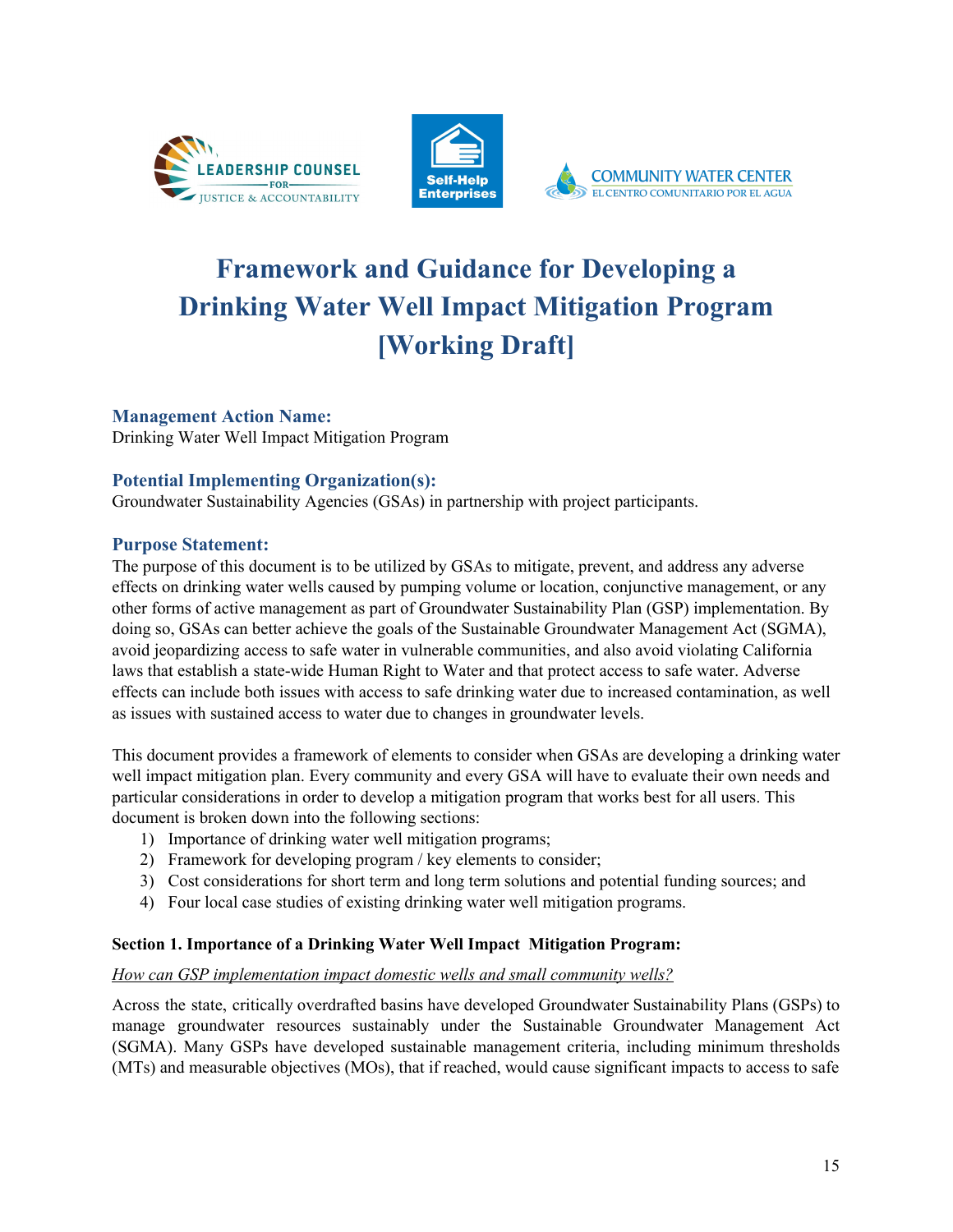and affordable drinking water for vulnerable communities. GSP implementation, including management actions and projects, can cause changes in groundwater levels and groundwater quality that could lead to:

- Completely dewatered wells;
- Partially dewatered wells:
	- needing to lower the well pump,
	- needing to clean the well screen,
	- needing to drill deeper;
- An increased movement of contaminant plumes;
- An increase in the concentration or release of contaminants;
- An increase in salinity due to sea water intrusion in coastal wells;
- Higher energy costs from having to drill or pump from a deeper depth; and
- Emotional, psychological, and health impacts related to not having access to safe water.

If GSP sustainable management criteria are developed in a way that could potentially cause significant impact on drinking water users, the GSP must also include a robust drinking water well impact program to prevent and mitigate the drinking water impacts that occur. In some GSAs, up to 85% of domestic wells are at risk of being dewatered or partially dewatered. In these same GSAs, rural domestic and small water system demand does not contribute substantially to the overdraft conditions, yet the risks imposed on these drinking water users are overlooked and neglected, creating a disproportionate impact on already vulnerable communities.

## *What are the drinking water challenges of disadvantaged communities?*

Without an adequate groundwater sustainability plan that is protective of groundwater sources near or within communities, more drinking water wells will run dry or be unable to provide safe, potable water to residents. This will further jeopardize the livelihood of California's most vulnerable communities. Vulnerable communities, including severely disadvantaged communities (SDACs), disadvantaged communities (DACs), small water systems, and domestic well owners, have limited technical, managerial, and financial capacity to respond to drinking water challenges.

Climate change further exacerbates drinking water challenges with more frequent, longer and more severe droughts and flood periods expected. Small water systems and rural communities reliant on domestic wells are, and will continue to be, the most adversely impacted and most at risk of experiencing water shortages and/ or having to rely on contaminated drinking water supplies. In order to increase water system resiliency, the golden rule is to protect current water sources— especially if the quality of the water is meeting safe drinking water standards. Other ways to increase resiliency are to secure more than one water source, assist communities with maintenance and operation costs, and ensure water affordability. A drinking water well mitigation program is key to increasing water resilience through minimizing risks of both short-term and long-term impacts. Having adequate plans and policies to support drinking water resilience in the face of climate change is essential to reducing the amount of emergency funding needed to respond to a water shortage emergency and to prevent human health crises. A carefully designed and implemented well impact mitigation program can support efforts to ensure all communities have long-term and sustainable access to clean, safe, and affordable drinking water.

## *How does California law prioritize drinking water?*

A GSP which lacks a mitigation program to curtail the effects of projects and management actions on the safety, quality, affordability, or availability of domestic water, violates both SGMA itself and the Human Right to Water law. The Human Right to Water (AB 685) (HR2W) was signed in 2012 and added § 106.3 to the California Water Code, declaring, "the established policy of the state that every human being has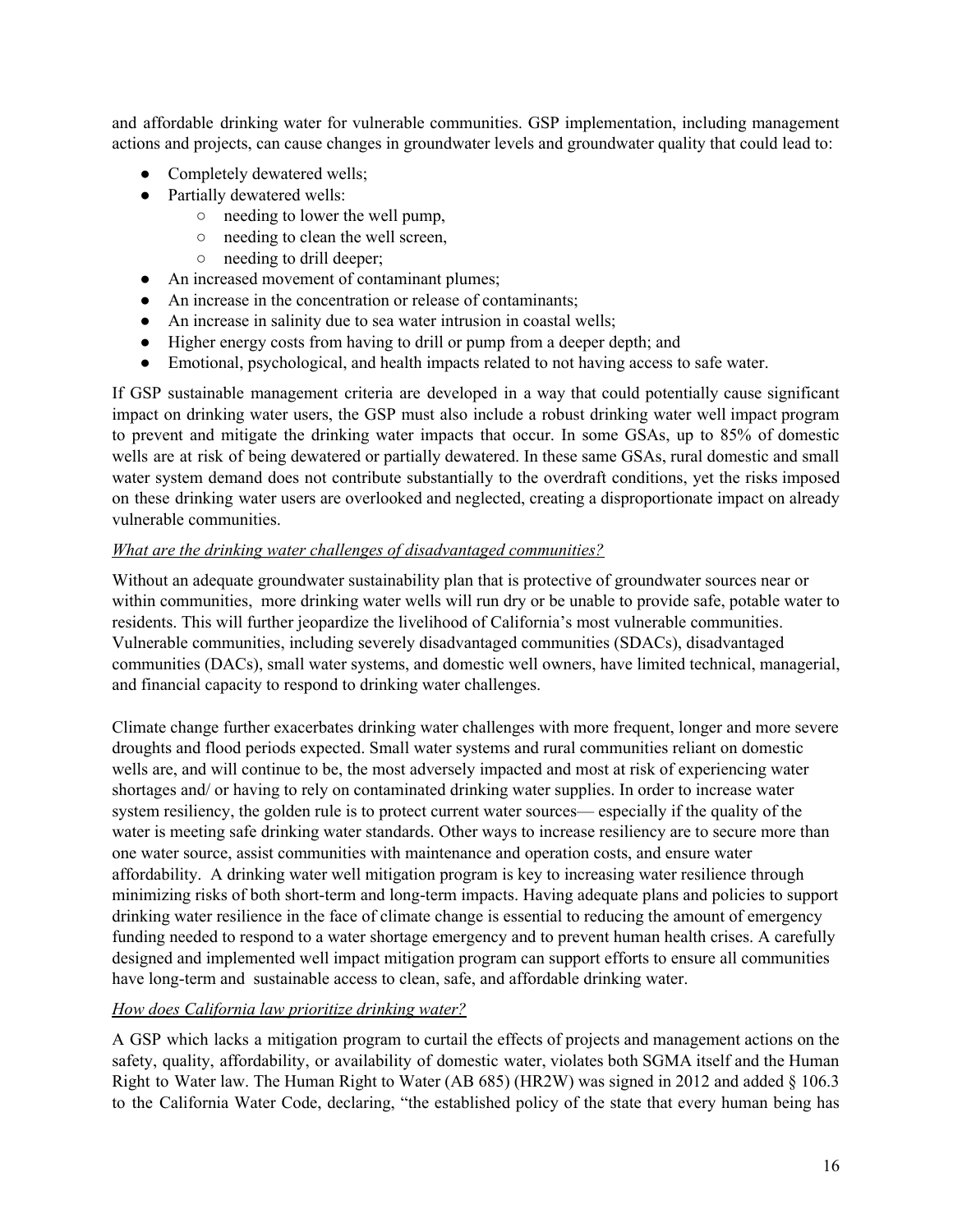the right to safe, clean, affordable, and accessible water adequate for human consumption, cooking, and sanitary purposes."<sup>49</sup> The HR2W applies to all state agencies, requiring that they "...shall consider this state policy when revising, adopting, or establishing policies, regulations, and grant criteria when those policies, regulations, and criteria are pertinent to the uses of water...".<sup>50</sup> With this passage of AB 685, relevant state agencies, including the State Water Resources Control Board (SWRCB) and the Department of Water Resources (DWR), are now required to consider this state policy when revising, adopting, or establishing policies, regulations, and grant criteria that may impact the uses of water for domestic purposes. These agencies must consider how state actions may impact the Human Right to Water. To ensure compliance with the legislature's long established position and accordance with 23 CCR §350.4, the HR2W requires that DWR must consider the effects on domestic water users when reviewing and approving GSPs.<sup>51</sup> The SWB should be consulted as part of GSP review as part of the Board's expertise on water quality matters.

Further, the California legislature has recognized that water used for domestic purposes has priority over all other uses since  $1913$ <sup>52</sup> Reserving top priority for domestic water use was later codified in 1943, in Water Code § 106, which declares it the, "established policy of this State that the use of water for domestic purposes is the highest use of water and that the next highest use is for irrigation."<sup>53</sup> Further, the passage of the Safe and Affordable Drinking Water Act by Governor Newsom<sup>54</sup> indicates a clear state-level commitment to providing safe and affordable drinking water to California's most vulnerable residents. Poor implementation of SGMA would threaten the success of the Safe and Affordable Drinking Water Fund and would run counter to Governor Newsom's vision of providing safe water to all.

A carefully designed and implemented Drinking Water Well Impact Mitigation Program can support a statewide goal of ensuring DACs' access to clean, safe, reliable, and affordable drinking water. Including this type of program in a GSP also helps to create a groundwater management plan that understands DACs' unique social and economic vulnerabilities, is sensitive to their drinking water needs, and avoids causing a further disparate impact on low-income communities.

### **Section 2. Key elements and a framework for developing a Drinking Water Well Mitigation Program:**

This section provides a framework of elements to consider when GSAs are developing a drinking water well impact mitigation plan. This section is broken down into the following categories:

- i. Drinking water well monitoring network;
- ii. Adaptive management and trigger system;
- iii. Drinking water well impact tool/model;
- iv. Public outreach and education;
- v. Mitigation measures;
- vi. Program eligibility.

*i. Drinking water well monitoring network:* As required by GSP Regulation, Section 354.34, GSAs must describe how potential impacts to groundwater users and uses will be monitored. It must be recognized

<sup>49</sup> WAT § 106.3 (a).

<sup>50</sup> WAT § 106.3(b).

<sup>51</sup> *See generally,* WAT § 106.3 (b).

<sup>52</sup> California Water Commission Act of 1913 § 20.

<sup>53</sup> WAT§ 106; This policy is also noted in the Legislative Counsel's Digest for AB 685.

<sup>54</sup> SB 200, Monning (2019).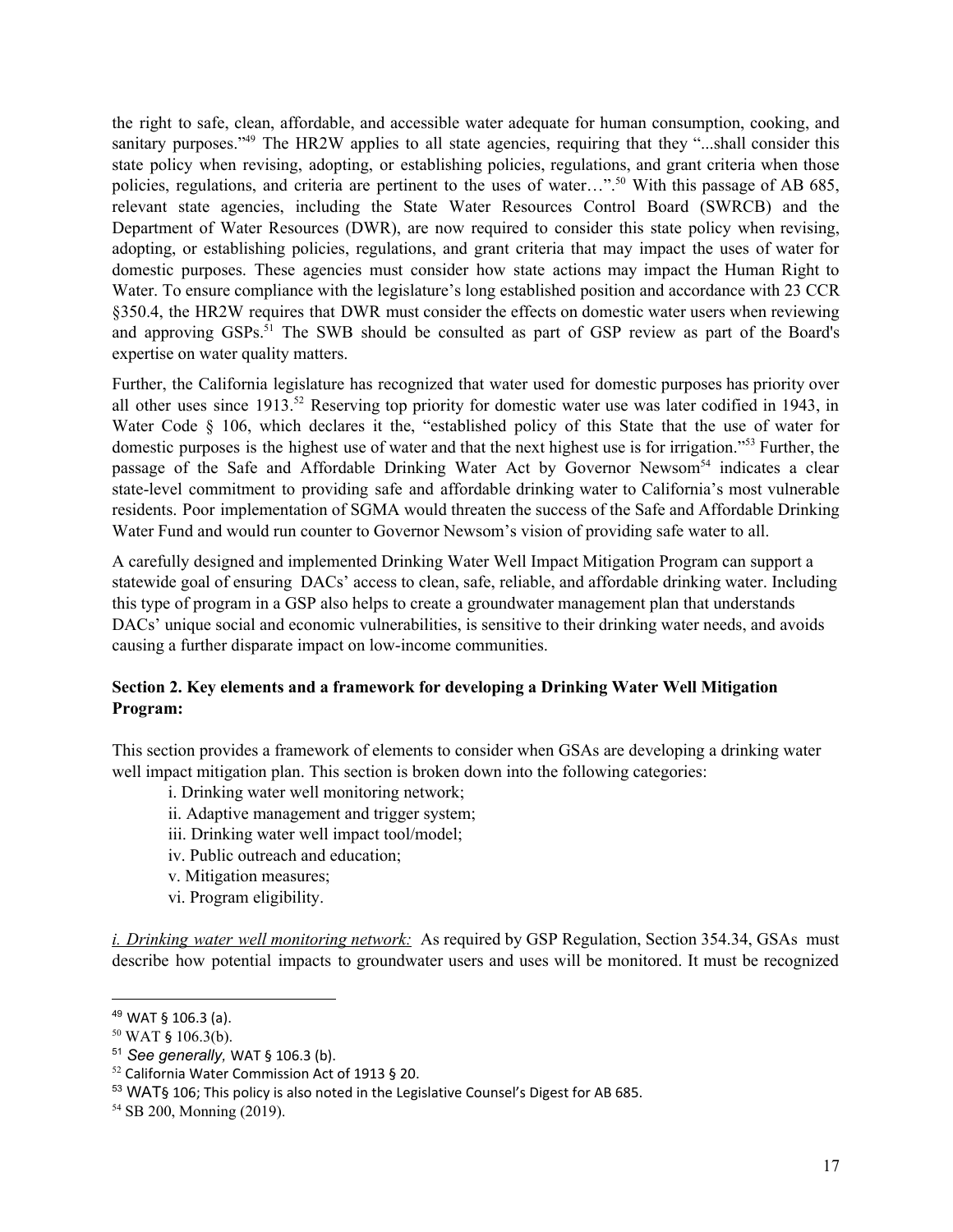that most public water systems have wells deeper than domestic wells, thus monitoring networks must be able to capture impacts to deeper public water system wells as well as shallow domestic wells. The following approach will allow GSAs to comply with GSP regulations and take a proactive approach to protect DACs' and domestic well owners' access to safe and affordable drinking water:

● Map and assess drinking water well vulnerabilities to better understand:

(1) Locations and depth of drinking water wells (both domestic and public supply wells);

(2) Whether changes in groundwater levels and quality may be exacerbated in specific areas by pumping volume or location, conjunctive management (i.e. groundwater recharge projects) or other forms of active management as part of GSP implementation;

(3) The proximity of potentially impacted wells to nearby existing public water systems; and (4) If there are areas with a high density of likely impacted wells.

Assessment should acknowledge that not all existing and utilized wells may be documented in available resources from DWR or Counties.

• Designate key monitoring wells to assess impacts to drinking water wells: Based on the drinking water well vulnerability assessment, identify which wells from the GSP proposed monitoring network are critical to assess impacts to drinking water wells caused by changes to groundwater levels and quality. Expand and improve the monitoring network to assess potential impacts in particular for groundwater conditions near DACs, areas with high density of private domestic wells, and water systems serving schools. The monitoring network needs to be representative of conditions in all aquifers in general, including the shallow aquifer upon which domestic wells rely. The water quality monitoring network needs to routinely monitor for all contaminants that could impact public health (not only nitrate, but also chromium-6, arsenic, 123-TCP, uranium, and DBCP). This will allow the GSA to better comply with GSP regulations Section 354.34, which requires GSAs to describe how potential impacts to groundwater users and uses will be monitored, and to take a proactive approach to protect DACs and domestic well owners' access to safe and affordable drinking water.

*ii. Develop an adaptive management/trigger system:* Develop a protective warning system, also referred to as an adaptive management approach. Such an approach can alert groundwater managers when groundwater levels and groundwater quality are dropping to a level that could potentially negatively affect drinking water users. These "triggers" are essential for groundwater management and can be adjusted to fit the needs of different management actions as well as the basin as a whole. The table below provides an example of what a warning system might look like, using green, yellow, and red light indicators or triggers, and some potential corrective actions groundwater managers can take to remedy the problem. Ultimately, this approach allows for the evaluation of current conditions in order to respond accordingly to prevent or mitigate negative impacts.

| <b>Triggers</b> | <b>Groundwater Status</b>       | <b>Potential Corrective Actions</b>                              |
|-----------------|---------------------------------|------------------------------------------------------------------|
| Green-light     | Groundwater levels and          | No action required                                               |
|                 | quality are stable.             |                                                                  |
| Yellow-light    | Groundwater levels and          | - Undertake an analysis to pinpoint the cause;                   |
|                 | quality are approaching         | - Undertake water quality testing for selected domestic and      |
|                 | concerning levels and impacts   | public supply wells;                                             |
|                 | may occur or are occurring at a | - Provide immediate support to groundwater users                 |
|                 | low rate. Some corrective       | experiencing impacts;                                            |
|                 | actions are needed.             | - Reassess pumping allocation and pumping patterns. Consider     |
|                 |                                 | restricting or limiting groundwater extraction near the impacted |
|                 |                                 | area.                                                            |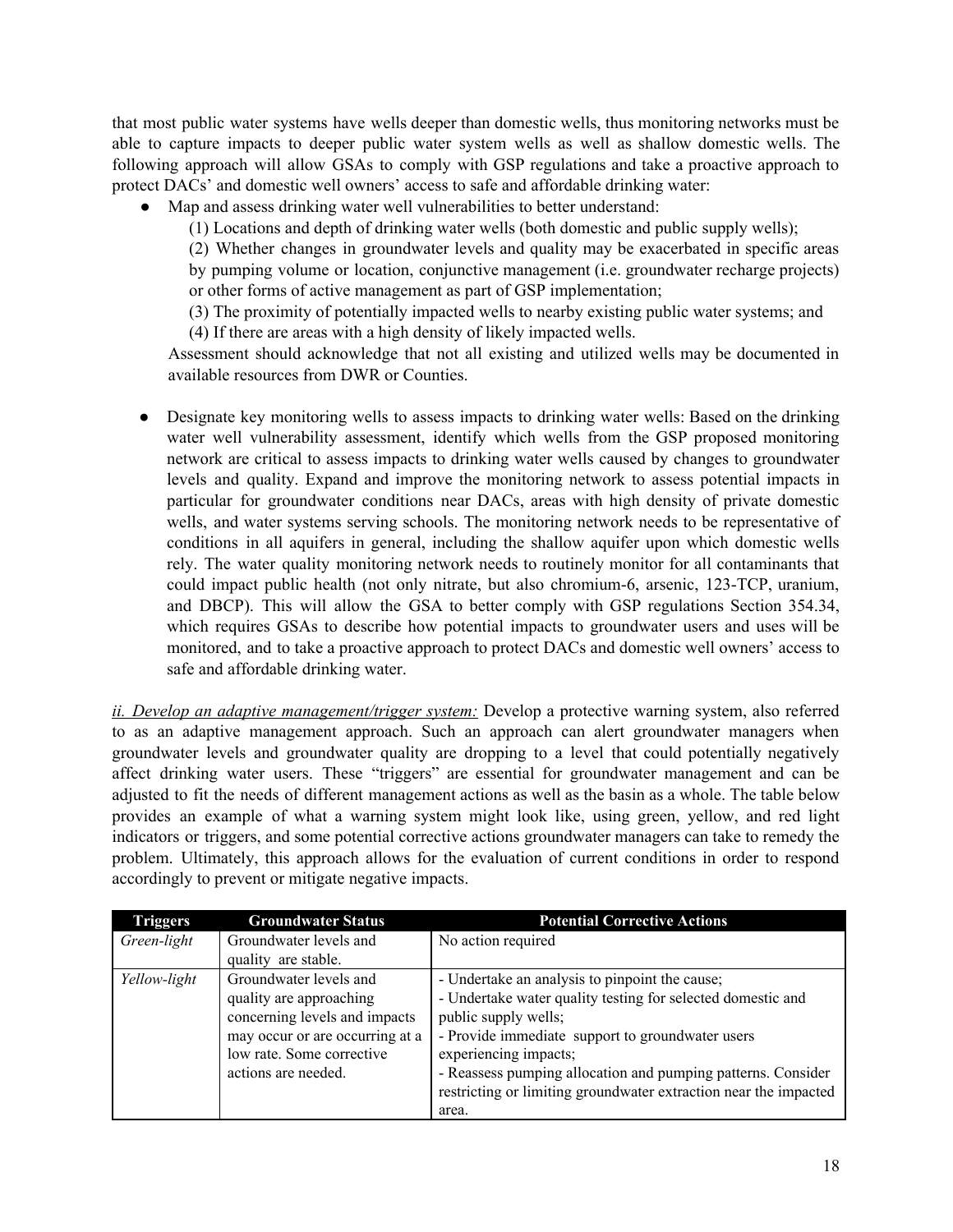| Red-light | Time to stop groundwater<br>pumping and management<br>actions and mitigate as<br>significant impacts are<br>imminent or are occurring. | - Reassess pumping allocation and pumping patterns. Consider<br>further restricting or limiting groundwater extraction near the<br>triggered area or reevaluating minimum thresholds or<br>measurable objectives;<br>- Provide interim emergency solution while working with<br>impacted groundwater users to pursue a permanent, long-term<br>solution. |
|-----------|----------------------------------------------------------------------------------------------------------------------------------------|----------------------------------------------------------------------------------------------------------------------------------------------------------------------------------------------------------------------------------------------------------------------------------------------------------------------------------------------------------|
|-----------|----------------------------------------------------------------------------------------------------------------------------------------|----------------------------------------------------------------------------------------------------------------------------------------------------------------------------------------------------------------------------------------------------------------------------------------------------------------------------------------------------------|

*iii. Drinking water well impact tool/model:* Develop a tool or model tied to the monitoring network and the adaptive management framework (trigger system) to evaluate groundwater levels and predict potential groundwater impacts to drinking water wells. Update model regularly and develop a prediction of the potential groundwater impacts to drinking water wells. Results of this assessment should be incorporated into an annual GSP progress report to domestic well owners and DACs water systems. The tool or model could be used to:

- Monitor and forecast changes in groundwater levels and quality;
- Monitor and forecast any localized areas for special attention and/or monitoring;
- Attempt to identify domestic wells or small public supply wells at risk of impacts, and;
- Determine if triggers have been met based on the adaptive management framework.

*iv. Public outreach and education:* Develop public outreach and educational materials to increase awareness of groundwater management activities within the GSA. This outreach could inform groundwater pumpers of the rules, restrictions, and impacts of groundwater over-pumping. This outreach could also inform residents about the potential well impacts that could occur based on groundwater management actions, describe potential options available for well mitigation, and include information for who to contact in the event their wells experience negative impacts. This outreach could take place in the form of pamphlets, mailers, additions to the public website, or radio announcements. This information can also be included in regular GSA updates. To ensure that this program can benefit S/DAC residents, information about the program must be disseminated widely, and such materials must be translated into all threshold languages. The GSA should work with local agencies, organizations and associations to spread materials about the program. The GSA should work with local agencies and organizations to ensure that residents with impacted wells are referred quickly to the GSA for assistance. GSAs should conduct regular, door-to-door outreach (in partnership with other outreach experts as needed) to ensure that communities — particularly for communities location in areas the trigger system identifies within the yellow and red-light ranges— are aware of the well mitigation program and know who to contact in times of emergency.

*v. Mitigation measures:* Mitigation measures should be implemented as soon as the trigger system reaches its yellow light indicator. Groundwater should be managed in a way that prevents or avoids reaching the red light indicator and before wells become unusable. This will allow communities working with the GSA to access funding and develop a long-term plan that protects community member access to drinking water. The mitigation program should be designed to be proactive, rather than reactive to public health harms. When mechanical failures or other operational problems have occurred, or are likely to occur, due to declining water levels or deteriorating groundwater quality, mitigation should be provided as described below:

● **Third Party Determination of Causality:** Work with an objective third party to establish whether their policies and actions caused the drinking water impact. Based on a field inspection and discussion with the residents impacted, define the level of mitigation that is necessary. Verify well construction information and pump setting information, if possible;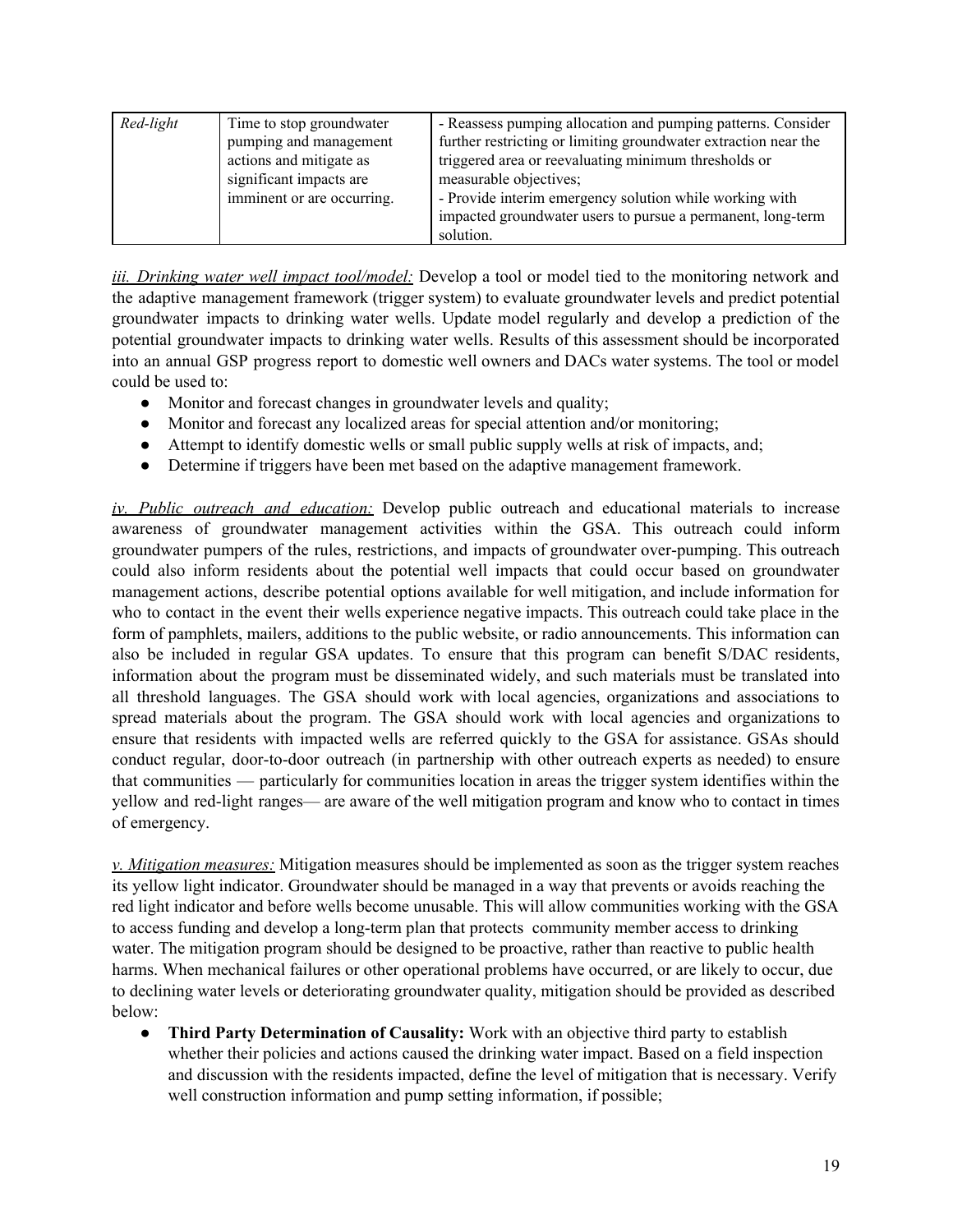- **Interim Drinking Water Supply Solution:** Provide short-term drinking water supply while a permanent solution is pursued. Short-term interim solutions serve to address the immediate impacts and ensure access to both water suitable for consumptive and other domestic needs, such as sanitation. Short-term emergency supplies shall be provided as soon as reasonably possible and can include bottled water, bottled water paired with tanked water, or another combination. For groundwater quality issues, bottled water may be an acceptable interim solution but if the issue is lack of access to water, providing bottled water is not an adequate interim solution and would require a combination of solutions as well as a long-term sustainable plan.
- Since short-term solutions are expensive over a prolonged period of time, it would be important to quickly identify potential long-term solutions. As an example, GEI's feasibility study for East Porterville at the height of the drought in 2016 estimated tank and bottled water programs cost \$633,500 per month just for East Porterville, which has an estimated population of 7,331 residents.
- Long-term water supply can include (where appropriate):
	- Providing funding to lower a well pump and/or deepen the well;
	- Financial and technical support to complete a connection to a nearby municipal and/or industrial water provider;
	- Providing an equivalent water supply from an alternate source;
	- Providing funding to replace the affected well with a deeper well;
	- Providing funding to treat contaminated water;
	- Reducing or adjusting pumping near the impacted drinking water well as necessary to avoid the impact; and/or
	- Providing other acceptable mitigation through a collaboration with the affected drinking water well users.

Note that lowering the pump and/or deepening the well will increase operational costs of the well and may require additional monitoring to ensure the well is not dewatered again. Further, these solutions may not address water quality concerns, depending upon aquifer conditions and screen depths.

• For a long-term water supply option, connecting current domestic well users to a nearby public water system should be pursued whenever possible. In areas with a high density of domestic wells, the establishment of a new small public water system may also be feasible. Public water systems have an obligation to test water quality for water served, and although some public water systems have limited resources, they do have a greater ability to install treatment systems to address water quality impacts, recoup funds for litigated contamination such as 1,2,3-TCP, and apply for and receive grant funding for beneficial projects. Because of this, public water systems, including small community water systems, often provide a more reliable drinking water source than privately-owned domestic wells. It should be noted that once a resident is connected to a public water system, they are then subject to water bills that will likely be higher than the operation costs of the well. As these long-term solutions are being developed, the community should be engaged in the process to learn about the benefits of a public water supply in terms of water reliability and water quality, and should also be informed of why water bills may be more costly. It is possible that some residents may request some sort of stipend to assist with the monthly water bills associated with their new water connection.

*xi. Eligibility:* Eligible beneficiaries should include communities that quality as DAC or SDAC, and households who qualify as low income. S/DAC residents should not be required to undertake burdensome actions or overcome other barriers to entry in order to benefit from the program. For example, residents should not be required to register before impacts occur in order to benefit from the program, and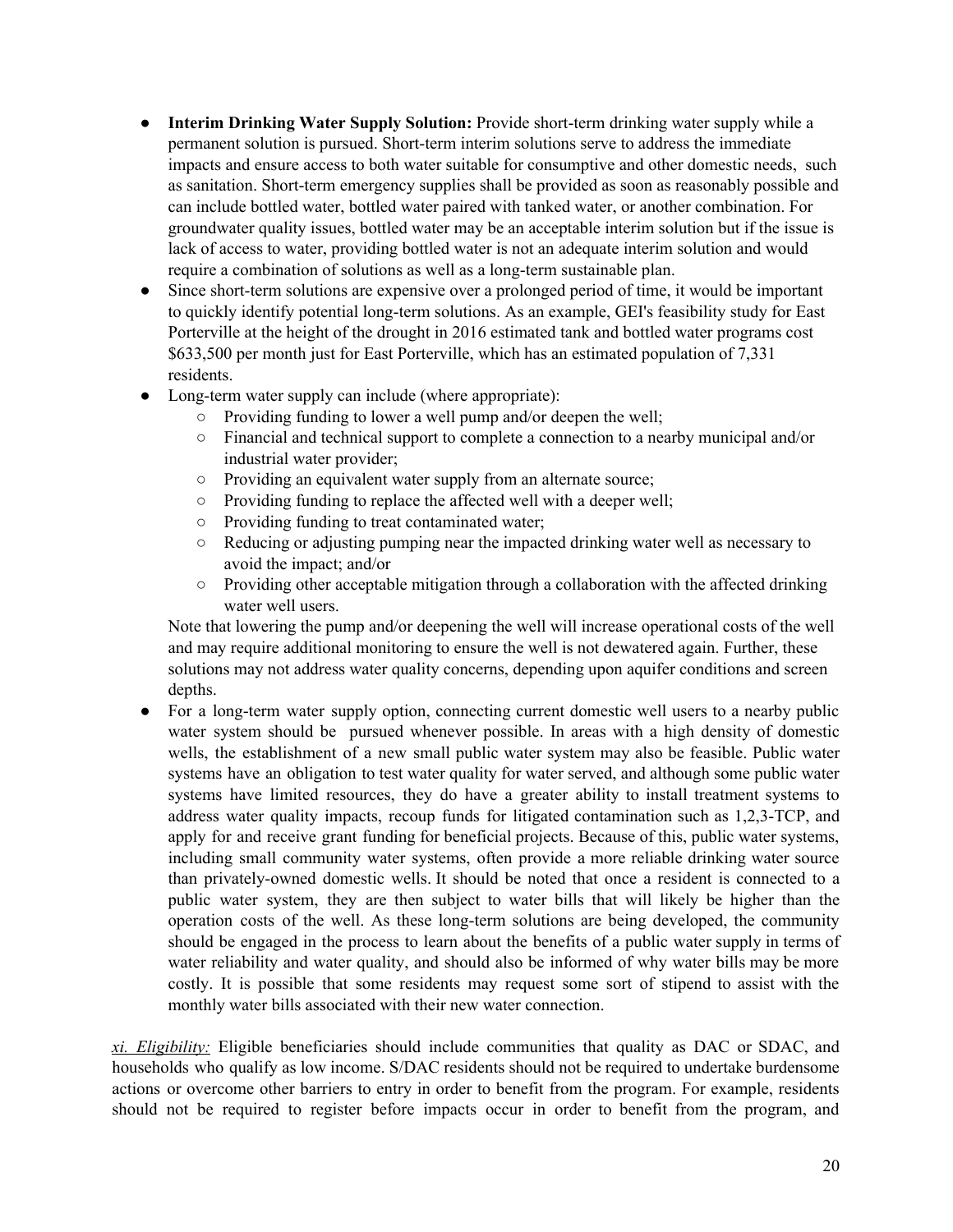beneficiaries should not be required to prove that the GSA's activities or lack of action caused impacts. Instead, the GSA should proactively identify all well locations and information. When the GSA is notified of an impacted well, it should use the well information collected to rapidly evaluate the cause of the impact and provide adequate mitigation measures. Some questions GSAs could consider when determining eligibility are:

- What is the process for determining eligibility?
- Who determines if the well is eligible?
- What documentation does the well owner need to demonstrate eligibility? Is there an unreasonable onus on the owner to demonstrate past use that would constitute a barrier to access?
- When a well is found to have been constructed in a way that is not consistent with current regulations, is it still eligible?
- If a well is poorly constructed, does the program address replacing or repairing the well rather than just deepening it?

### **Section 3. Costs and Potential Funding Sources:**

*Costs:* Costs are dependent on many factors including: how protective the GSA defines its sustainability goal and related sustainability criteria, the number of vulnerable wells, the condition of the vulnerable wells, proximity to existing public water systems, the depth of the aquifer, local contractor costs, fluctuations in material costs, etc. For comparison purposes, the San Antonio well mitigation project materials include the following average costs:

- Perform well diagnostics (\$2,700);
- Lower pump  $(\$4,000)$ ;
- Drill/outfit/connect replacement well (\$58,000);
- Water purveyor connection (\$5,000), and close existing well (\$4,500).

The table below provides examples of interim and long-term solution costs based on Self-Help Enterprises' experience in providing solutions to disadvantaged communities in the San Joaquin Valley during the 2012-2014 drought. Costs are provided for illustrative purposes only and should be considered as rough estimates.

| <b>Solution</b>            | Problem          | <b>Options</b>            | <b>General Overview of Pros and Cons</b>                                                                                                                                                                                                                                                                                                                                                                                                                                                    | <b>Estimate of Costs<sup>1</sup></b>                    |
|----------------------------|------------------|---------------------------|---------------------------------------------------------------------------------------------------------------------------------------------------------------------------------------------------------------------------------------------------------------------------------------------------------------------------------------------------------------------------------------------------------------------------------------------------------------------------------------------|---------------------------------------------------------|
| <b>Interim</b><br>solution | Water<br>quality | Point-of-<br>Use<br>(POU) | Treats water for one tap within the<br>household. While this option does<br>provide safe drinking water in the home,<br>if everything is perfect, maintenance is<br>less likely to be carried out and<br>assistance must be provided until a<br>long-term solution is implemented. Costs<br>estimates include initial capital costs (<br>installation, treatment system,<br>monitoring system) and also ongoing<br>operation, maintenance, routine<br>monitoring, and waste disposal costs. | \$1000 to $$1500 /$ unit per<br>home.                   |
|                            |                  | <b>Bottled</b><br>water   | Bottled water provides an effective and<br>reliable source of safe drinking water and<br>may be the only option available                                                                                                                                                                                                                                                                                                                                                                   | \$30 to \$50 per month per<br>house, includes delivery. |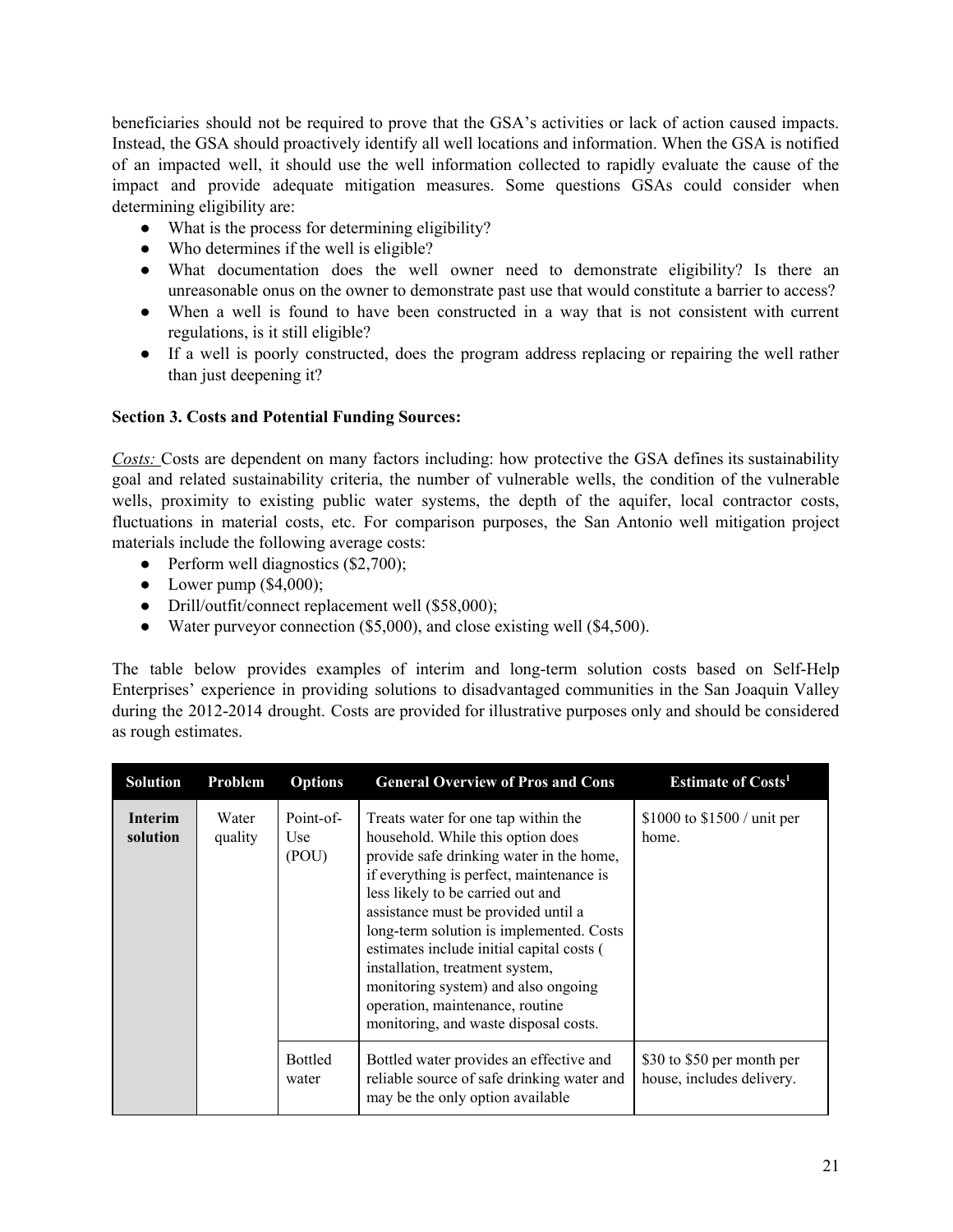|                           |                    |                                                      | depending upon contaminant<br>concentrations. However, bottled water<br>can be expensive over a long period of<br>time and can come with distribution<br>challenges.                                                                                                                                                                                                                                |                                                                                                                                                                                                                                                                                                                                                                                           |
|---------------------------|--------------------|------------------------------------------------------|-----------------------------------------------------------------------------------------------------------------------------------------------------------------------------------------------------------------------------------------------------------------------------------------------------------------------------------------------------------------------------------------------------|-------------------------------------------------------------------------------------------------------------------------------------------------------------------------------------------------------------------------------------------------------------------------------------------------------------------------------------------------------------------------------------------|
|                           | Access to<br>water | Water<br>tank<br>program<br>with<br>bottled<br>water | Tank water can meet basic sanitation<br>needs but should not be used to meet<br>drinking water needs, as tank water is<br>susceptible to bacteriological or other<br>issues making it unsafe for consumptive<br>purposes. Instead, the program must be<br>paired with delivery of bottled water to<br>meet drinking water needs.                                                                    | - 2,600 gallon water tank<br>and materials roughly<br>\$2100.00.<br>- Labor and tank installation<br>\$1500.00, does not include<br>mileage.<br>- Electrical permit \$80.00,<br>depending on the county.<br>- Tank water between \$300<br>to \$500 depending on<br>delivery charge by water<br>hauler, per load or per hour.<br>- \$30 to \$50 per month per<br>house, includes delivery. |
| Permane<br>nt<br>solution | Water<br>quality   | Water<br>treatment<br>system                         | Technical, managerial, and financial<br>capacity of the community should be<br>considered when assessing water<br>treatment options.                                                                                                                                                                                                                                                                | Costs vary depending on the<br>technology, water<br>contaminant, and number of<br>households.                                                                                                                                                                                                                                                                                             |
|                           |                    | Alternate<br>supply<br>source                        | Options include surface water,<br>construction of a new well, and<br>consolidation with a nearby water<br>system.                                                                                                                                                                                                                                                                                   | Costs vary depending on the<br>desired solution,<br>technology, and number of<br>households.                                                                                                                                                                                                                                                                                              |
|                           | Access to<br>water | Lowering<br>of well<br>pump                          | Less expensive long-term solution, if<br>conditions allow. The following factors<br>should be taken into account: lowering of<br>a pump in the well is limited by the depth<br>of the well, proximity of pump to the<br>base of the well increases energy<br>consumption, may require more frequent<br>screen cleaning, and water quality may<br>be degraded due to sediments that are<br>drawn in. | Less than \$10K, maybe<br>around 5K.                                                                                                                                                                                                                                                                                                                                                      |
|                           |                    | Drill a<br>new<br>deeper<br>well                     | A well test is necessary to assess yield<br>capacity and water quality on deeper<br>levels.                                                                                                                                                                                                                                                                                                         | Build a new private well:<br>\$20k to \$45k.                                                                                                                                                                                                                                                                                                                                              |
|                           |                    |                                                      |                                                                                                                                                                                                                                                                                                                                                                                                     | Build a new well for a water<br>systems: up to \$1.5 million.                                                                                                                                                                                                                                                                                                                             |
|                           |                    | Alternativ<br>e water<br>supply<br>source            | Options include surface water or<br>consolidation with a nearby water<br>system. Recommend considering<br>consolidation when households<br>understand and agree with the                                                                                                                                                                                                                            | Costs vary depending on the<br>desired solution,<br>technology, and number of<br>households.                                                                                                                                                                                                                                                                                              |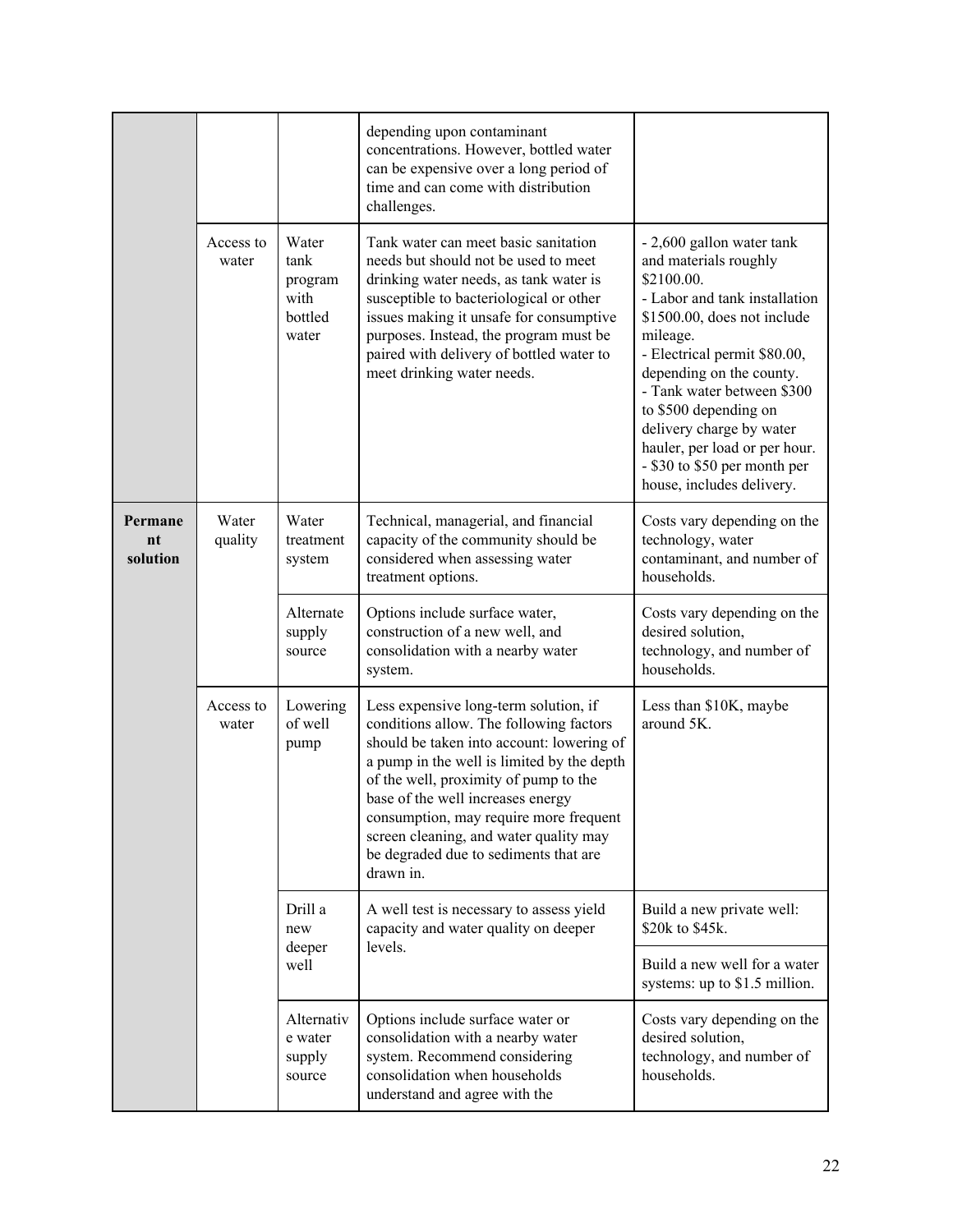| advantages and disadvantages of<br>connecting to a local water system. |  |
|------------------------------------------------------------------------|--|
|------------------------------------------------------------------------|--|

*Potential Funding Sources:* A secure and reliable funding source and mechanism for the implementation of this type of mitigation program needs to be identified in the GSP. While grant or emergency funding could potentially be available to support a mitigation program, the availability of these funds is not certain. Therefore, the GSA should plan to establish a more secure, on-going funding mechanism that accrues funds that would be available as water levels decline in the future. Funding for these types of programs should be considered as an operational cost of the GSA and funded with other ongoing costs such as administration and monitoring and should be included in the annual budget for the GSA. The following are potential other sources of funding to consider:

- Service or land-based fee assessments using Proposition 26 or Proposition 218;
- State Water Resource Control Board programs such as Proposition 1 Groundwater Grant Program and Prop 68 Groundwater Treatment and Remediation Grant Program;
- Department of Water Resources funding programs for groundwater projects and technical assistance programs to aid SGMA implementation;
- Central Valley Basin Plan Amendment (BPA) project funding: The BPA for the regulation of salts and nitrates has been approved by the SWRCB and implementation may result in additional funding sources for nitrate contaminated aquifers. If appropriate, GSAs should consider coordinating with nitrate dischargers forming Management Zones in order to comply with the BPA in order to streamline administrative costs and leverage resources;
- United States Department of Agriculture (USDA) Rural Development Utilities funding (if available).

Note that any well mitigation projects should be coordinated with the SWRCB's Safe and Affordable Drinking Water Fund Program (which will be seeking to implement short and long-term drinking water solutions within vulnerable communities) via the SWRCB's Division of Drinking Water. Funding from the SWRCB's Safe and Affordable Drinking Water Fund Program should not be utilized to ameliorate negative impacts to safe drinking water access in vulnerable communities that are a result of implementation of the GSPs.

Mitigation measures should not put a financial burden on S/DAC residents and communities. Where feasible, coordinate with relevant agencies to procure funding for cost-effective and affordable solutions. Solicit stipends and grants from agencies where there will be an added cost on residents.

Wherever consolidation is possible, the GSA should assist in pursuit of feasibility studies and assist in negotiations with public water systems. GSAs should also assist in pursuit of grants/funds to ensure that this water is affordable. This work must be initiated with community involvement, oversight, and leadership during "yellow light" phase. GSAs play a unique role in regional groundwater management and the ability to convene multiple agencies to leverage multiple funding sources can support both long-term access to safe and affordable drinking water while also supporting sustainable groundwater management.

### **For questions or for more information about the scorecard or the mitigation program, please contact:**

Leadership Counsel for Justice and Accountability: Amanda Monaco, amonaco@leadershipcounsel.org